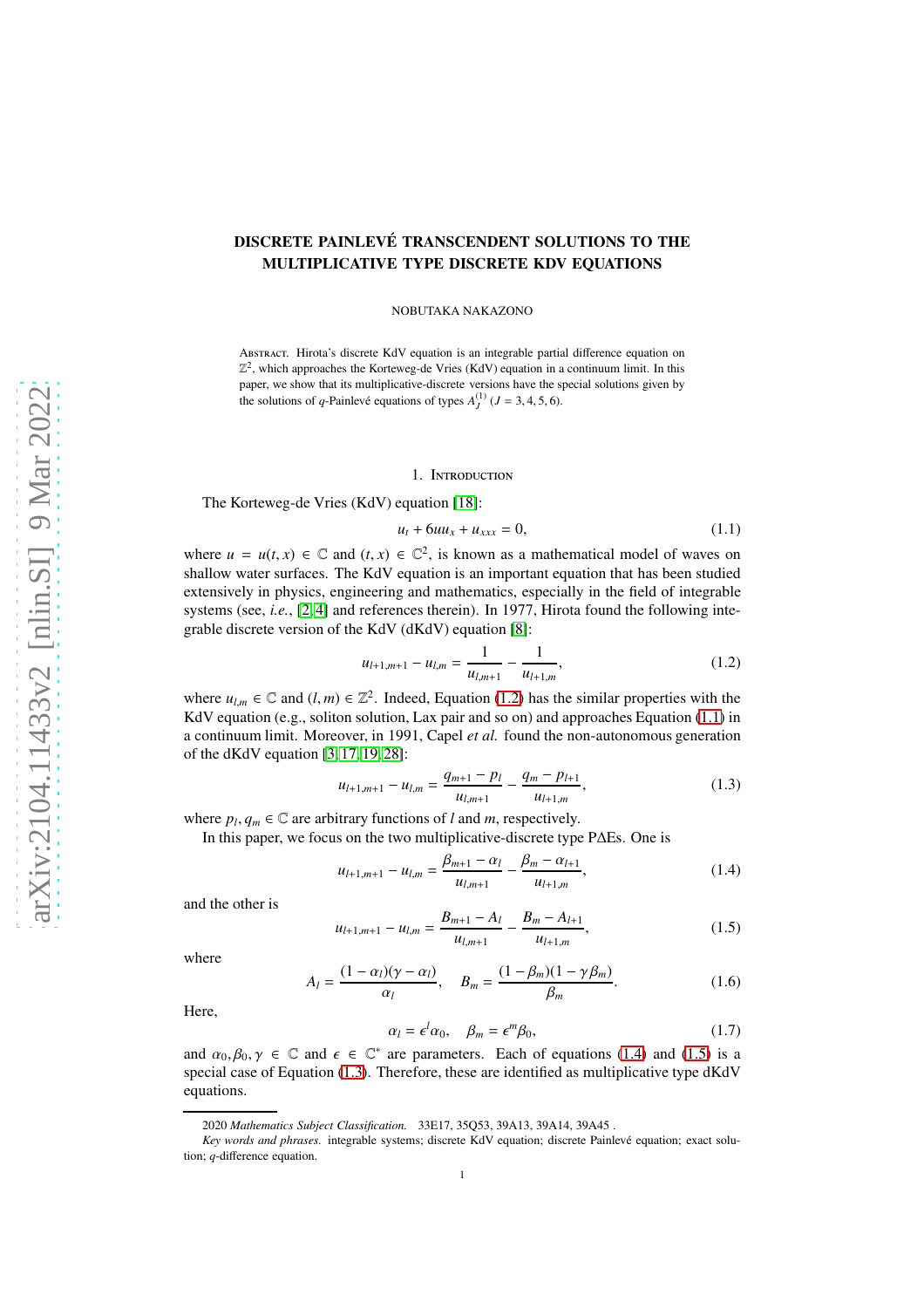Remark 1.1. *As multiplicative-discrete type di*ff*erence equations are also called q-di*ff*erence equations, it is common to use the parameter q for their shift parameters. However, in this paper, the parameter q is used to denote the shift parameters of q-Painlevé equations, and* we also consider the correspondence between the shift parameters of the *q*-Painlevé equa*tions and those of the multiplicative dKdV equations. Therefore, we use the parameter*  $\epsilon$ *instead of the parameter q for the multiplicative dKdV equations* [\(1.4\)](#page-0-2) *and* [\(1.5\)](#page-0-3) *to avoid confusion.*

In this paper, we study the special solutions of Equations  $(1.4)$  and  $(1.5)$ . The distinctive feature of the special solutions given in this paper is that along each of the directions  $l \in \mathbb{Z}$ and  $m \in \mathbb{Z}$  these solutions are expressed in terms of discrete Painlevé transcendents. (See Theorems [1.2](#page-2-0)[–1.5.](#page-3-0)) The motivation for the discovery of such solutions is as follows:

[\[10,](#page-16-8) [17\]](#page-16-5): the discrete Miura transformation between the non-autonomous dKdV equation [\(1.3\)](#page-0-4) and the lattice modified KdV (lmKdV) equation [\[1,](#page-16-9) [21,](#page-16-10) [22\]](#page-16-11):

<span id="page-1-0"></span>
$$
\frac{u_{l+1,m+1}}{u_{l,m}} = \frac{p_l u_{l+1,m} - q_m u_{l,m+1}}{p_l u_{l,m+1} - q_m u_{l+1,m}},
$$
\n(1.8)

where  $p_l, q_m \in \mathbb{C}$  are arbitrary functions of *l* and *m*, respectively;

[\[11,](#page-16-12) [12,](#page-16-13) [15,](#page-16-14) [27\]](#page-16-15): relations between the lmKdV equation [\(1.8\)](#page-1-0) and the  $\tau$ -functions of the discrete Painlevé equations.

1.1.  $q$ -Painlevé equations. In this subsection, we briefly explain the discrete Painlevé equations, especially  $q$ -Painlevé equations.

In the early 20th-century, in order to find new transcendental functions, Painlevé and Gambier classified all the ordinary differential equations of the type

$$
u_{xx} = F(u, u_x; x), \tag{1.9}
$$

where *F* is a function meromorphic in *x* and rational in *u* and  $u_x$ , with the Painlevé property (the locations of possible branch points and essential singurarities of the solution do not depend on the initial data) [\[6,](#page-16-16) [23\]](#page-16-17). As a result, they obtained six new equations. The resulting equations are now collectively referred to as the *Painlevé equations*, and the solutions of the Painlevé equations are referred to as the *Painlevé transcendents*. The Painlevé equations are numbered beginning with one:  $P_1, \ldots, P_{VI}$ , and starting from  $P_{VI}$  we can through appropriate limiting processes obtain  $P_J$  ( $J = I, \ldots, V$ ). Note that  $P_{VI}$  was found by Fuchs [\[5\]](#page-16-18) before Painlevé *et al.* 

Discrete Painlevé equations are nonlinear ordinary difference equations of second order, which include discrete analogues of the Painlevé equations. There are only six Painlevé equations, but there are an infinite number of discrete Painlevé equations. Moreover, there are three discrete types: elliptic-, multiplicative- and additive- types. Discrete Painlevé equations of the multiplicative-type are especially referred to as *q-Painlevé equations*. In a similar fashion as the Painlevé equations, we also refer to the solutions of discrete Painlevé equations as the *discrete Painlev´e transcendents*.

In 2001, Sakai gave the geometric description of discrete Painlevé equations, based on types of space of initial values [\[16,](#page-16-19) [26\]](#page-16-20). The spaces of initial values are constructed by the blow up of  $\mathbb{P}^2$  at nine base points (*i.e.* points where the system is ill defined because it approaches 0/0). *q*-Painlevé equations are classified into 9 types:  $A_0^{(1)*}$  $a_0^{(1)*}, A_1^{(1)}$  $\mathbf{A}_1^{(1)}, \ldots, \mathbf{A}_7^{(1)}$ 7 ,  $A_7^{(1)'}$  according to the configuration of the base points, and they relate to the (extended)  $\frac{z_1}{z_2}$  according to the comiguration<br>affine Weyl group of the types  $E_8^{(1)}$  $^{(1)}_8,\,E^{(1)}_7$  $\stackrel{(1)}{7},\stackrel{(1)}{E_6^{(1)}}$  $\stackrel{(1)}{6},$   $\stackrel{(1)}{D_5^{(1)}}$  $\binom{11}{5}, A_4^{(1)}$  $A_4^{(1)}$ ,  $(A_2 + A_1)^{(1)}$ ,  $(A_1 + A_1)^{(1)}$ ,  $A_1^{(1)}$  $\frac{(1)}{1},$  $A_1^{(1)}$ <sup>(1)</sup>, respectively. These responses for *q*-Painlevé equations of types  $A_J^{(1)}$  ( $J = 3, 4, 5, 6$ ) are presented specifically in [§2](#page-4-0) and [§3.](#page-7-0) Moreover, some typical examples of  $q$ -Painlevé equations of types  $A_J^{(1)}$  ( $J = 3, 4, 5, 6$ ) are displayed in Appendix [A.](#page-14-0)

Together with the Painlevé equations, the discrete Painlevé equations are now regarded as one of the most important classes of equations in the theory of integrable systems (see, e.g., [\[7,](#page-16-21) [16\]](#page-16-19)). From the point of view of special function, using the Painlevé/discrete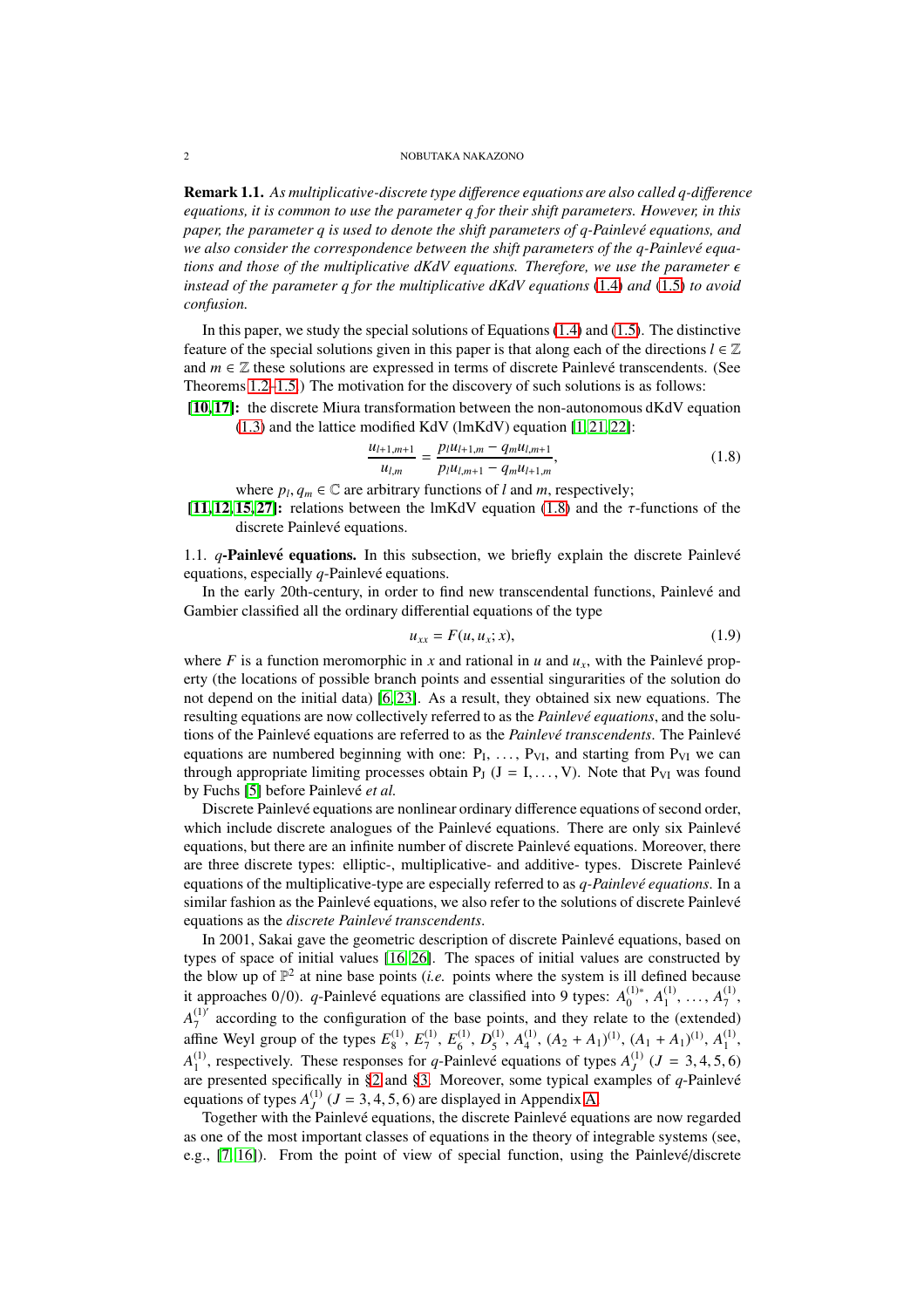Painlevé transcendents for solving other differential/difference equations is as important as investigating their properties.

1.2. Main results. In this subsection, we show the main results of this paper. Theorems [1.2–](#page-2-0)[1.4](#page-2-1) give special solutions of Equation [\(1.4\)](#page-0-2), while Theorem [1.5](#page-3-0) gives a special solution of Equation [\(1.5\)](#page-0-3).

<span id="page-2-0"></span>**Theorem 1.2** ( $A_6^{(1)}$ ) 6 -type). *The multiplicative dKdV equation* [\(1.4\)](#page-0-2) *has the special solution*

$$
u_{l,m} = \frac{\epsilon^{3/4} \beta_m^{1/2} (\alpha_l - \beta_m)}{\alpha_l^{1/2} (h_{l,m} + \beta_{m+2}) g_{l,m}}.
$$
 (1.10)

*Here, the functions gl*,*<sup>m</sup> and hl*,*<sup>m</sup> satisfy the system of ordinary di*ff*erence equations for the l-direction:*

<span id="page-2-2"></span>
$$
h_{l+1,m}h_{l,m} = \frac{\beta_{m+2}(1+g_{l,m})}{g_{l,m}^2}, \quad g_{l+1,m}g_{l,m} = \frac{\beta_m(h_{l+1,m} + \alpha_{l+3})}{\alpha_{l+1}h_{l+1,m}(h_{l+1,m} + \beta_{m+2})},\tag{1.11}
$$

*and that for the m-direction:*

<span id="page-2-3"></span>
$$
f_{l,m+1}f_{l,m} = \frac{\alpha_l(h_{l,m} + \beta_{m+2})}{\beta_m h_{l,m}(h_{l,m} + \alpha_{l+2})}, \quad h_{l,m+1}h_{l,m} = \frac{\alpha_{l+2}(1 + f_{l,m+1})}{f_{l,m+1}^2},\tag{1.12}
$$

*where*

$$
f_{l,m} = \frac{1}{g_{l,m}h_{l,m}}.\tag{1.13}
$$

*Note that each of equations* [\(1.11\)](#page-2-2) *and* [\(1.12\)](#page-2-3) *is equivalent to the q*- $P_{III}^{D_7^{(1)}}(A.3)$  $P_{III}^{D_7^{(1)}}(A.3)$ *, which is a q-Painlev´e equation of A*(1) 6 *-type. (See Appendix [A](#page-14-0) for details.)*

The proof of Theorem [1.2](#page-2-0) is given in [§2.](#page-4-0)

<span id="page-2-6"></span>**Theorem 1.3**  $(A_5^{(1)}$ 5 -type). *The multiplicative dKdV equation* [\(1.4\)](#page-0-2) *has the special solution*

$$
u_{l,m} = \frac{d(\alpha_l - \beta_m)}{(\alpha_l^{1/2} + \beta_m^{1/2} g_{l,m}) h_{l,m}},
$$
\n(1.14)

*where d* ∈ C ∗ *is an arbitrary parameter. Here, the functions gl*,*<sup>m</sup> and hl*,*<sup>m</sup> satisfy the system of ordinary di*ff*erence equations for the l-direction:*

<span id="page-2-4"></span>
$$
g_{l+1,m}g_{l,m} = \frac{d^2(\alpha_l^{1/2} + f_{l,m})}{f_{l,m}(1 + \alpha_l^{1/2} f_{l,m})}, \quad f_{l+1,m}f_{l,m} = \frac{d^2(\alpha_{l+1}^{1/2} + \beta_m^{1/2} g_{l+1,m})}{g_{l+1,m}(\beta_m^{1/2} + \alpha_{l+1}^{1/2} g_{l+1,m})},
$$
(1.15)

*where*

$$
f_{l,m} = \frac{d^2}{g_{l,m} h_{l,m}},\tag{1.16}
$$

*and that for the m-direction:*

<span id="page-2-5"></span>
$$
h_{l,m+1}h_{l,m} = \frac{d^2(\beta_m^{1/2} + \alpha_l^{1/2}g_{l,m})}{g_{l,m}(\alpha_l^{1/2} + \beta_m^{1/2}g_{l,m})}, \quad g_{l,m+1}g_{l,m} = \frac{d^2(\beta_m^{1/2} + h_{l,m+1})}{h_{l,m+1}(1 + \beta_m^{1/2}h_{l,m+1})}.
$$
(1.17)

*Note that each of equations* [\(1.15\)](#page-2-4) *and* [\(1.17\)](#page-2-5) *is equivalent to the q-P<sub>III</sub> [\(A.4\)](#page-14-2), which is a q-Painlev´e equation of A*(1) 5 *-type. (See Appendix [A](#page-14-0) for details.)*

The proof of Theorem [1.3](#page-2-6) is given in [§3.1.](#page-7-1)

<span id="page-2-1"></span>**Theorem 1.4**  $(A_4^{(1)}$ 4 -type). *The multiplicative dKdV equation* [\(1.4\)](#page-0-2) *has the special solution*

$$
u_{l,m} = \frac{\beta_m^{1/2} (\alpha_l - \beta_m) h_{l,m}}{\epsilon^{1/4} \alpha_l^{3/2} d_1 d_2 (1 + \beta_m g_{l,m})},
$$
(1.18)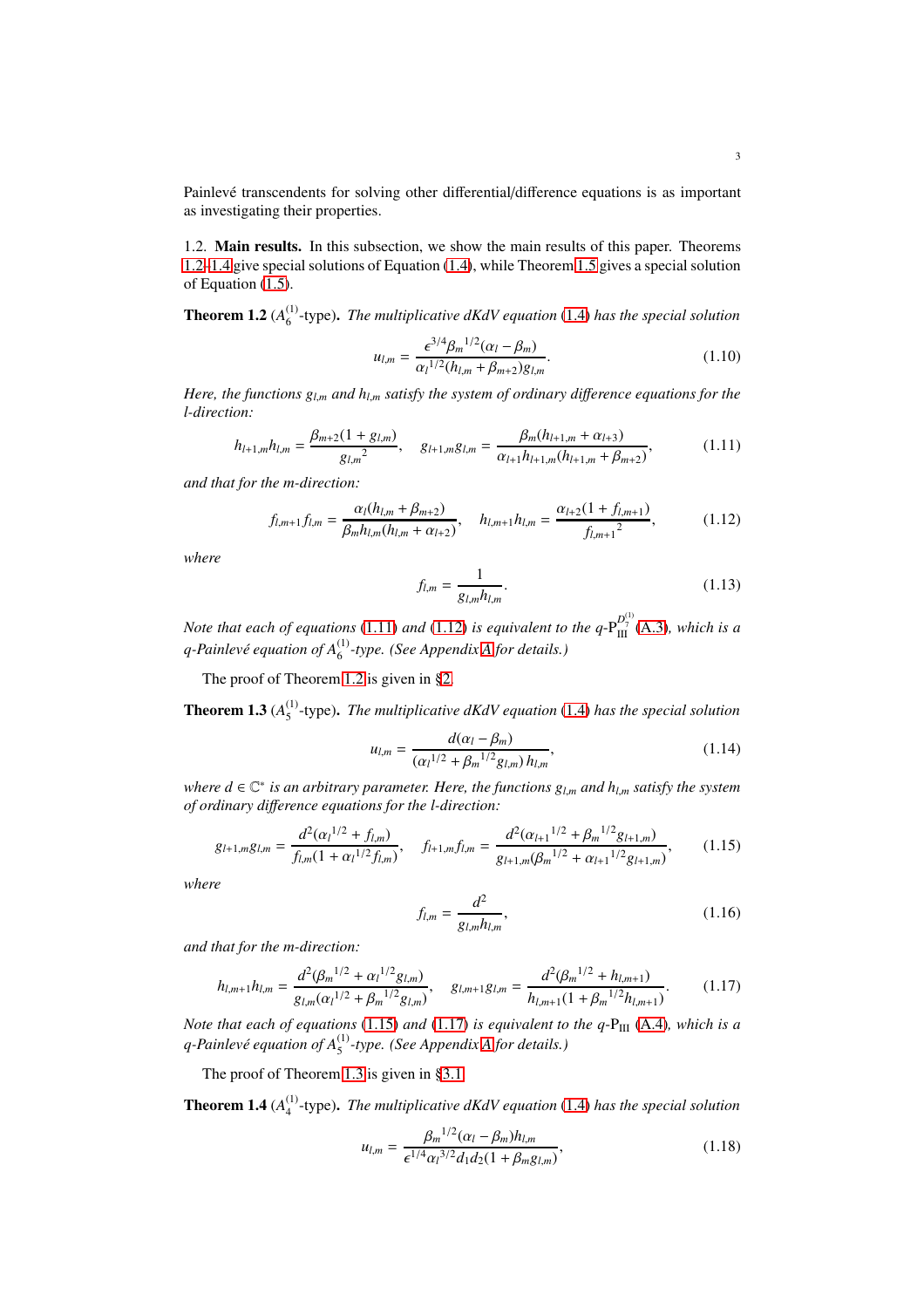$where d_1, d_2 ∈ ℂ^*$  *are arbitrary parameters. Here, the functions*  $g_{l,m}$  *and*  $h_{l,m}$  *satisfy the system of ordinary di*ff*erence equations for the l-direction:*

<span id="page-3-1"></span>
$$
\begin{cases}\ng_{l+1,m}g_{l,m} = \frac{(\beta_{m-1}d_1^2 d_2^2 + \alpha_l f_{l,m})(\beta_m + \alpha_l f_{l,m})}{\alpha_l^2 \beta_m^2 d_2^2 (d_1^2 \beta_m + f_{l,m})},\\
f_{l+1,m}f_{l,m} = \frac{\beta_m^2 d_1^2 d_2^2 (1 + \alpha_{l+1} g_{l+1,m})(1 + \alpha_{l+1} \beta_m g_{l+1,m})}{\alpha_{l+1}^2 (1 + \beta_m g_{l+1,m})},\n\end{cases} (1.19)
$$

*where*

$$
f_{l,m} = \frac{d_1^2 d_2^2 (1 + \alpha_l \beta_m g_{l,m})}{h_{l,m}},
$$
\n(1.20)

*and that for the m-direction:*

<span id="page-3-2"></span>
$$
\begin{cases}\nh_{l,m+1}h_{l,m} = \frac{\alpha_l^2 d_1^2 d_2^2 (1 + \beta_m g_{l,m})(1 + \alpha_l \beta_m g_{l,m})}{\beta_m^2 (1 + \alpha_l g_{l,m})},\\ \ng_{l,m+1}g_{l,m} = \frac{(\alpha_{l+1} + \beta_{m+1}h_{l,m+1})(\alpha_l d_1^2 d_2^2 + \beta_{m+1}h_{l,m+1})}{\alpha_l^2 \beta_{m+1}^2 d_2^2 (\alpha_l d_1^2 + h_{l,m+1})}.\n\end{cases} \tag{1.21}
$$

*Note that each of equations* [\(1.19\)](#page-3-1) *and* [\(1.21\)](#page-3-2) *is equivalent to the q-P<sub>V</sub>* [\(A.5\)](#page-14-3)*, which is a q-Painlev´e equation of A*(1) 4 *-type. (See Appendix [A](#page-14-0) for details.)*

The proof of Theorem [1.4](#page-2-1) is given in [§3.2.](#page-9-0)

<span id="page-3-0"></span>**Theorem 1.5**  $(A_3^{(1)}$ 3 -type). *The multiplicative dKdV equation* [\(1.5\)](#page-0-3) *has the special solution*

$$
u_{l,m} = \frac{\epsilon^{1/4} (\beta_m \gamma - \alpha_l) \left( f_{l,m} (d_1 + x_{l,m}) + d_2^{-1/2} (1 + d_1 d_2^{-1} \beta_m x_{l,m}) \right)}{\alpha_l^{1/2} \beta_m^{-1/2} \gamma^{1/2} x_{l,m} \left( \beta_m f_{l,m} (d_1 + x_{l,m}) + d_2^{-1/2} (1 + d_1 d_2^{-1} \beta_m x_{l,m}) \right)},
$$
(1.22)

 $where d_1, d_2 ∈ \mathbb{C}^*$  *are arbitrary parameters. Here, the functions*  $f_{l,m}$  *and*  $x_{l,m}$  *satisfy the system of ordinary di*ff*erence equations for the l-direction:*

<span id="page-3-3"></span>
$$
\begin{cases}\ng_{l+1,m}g_{l,m} = \frac{(f_{l,m} + d_1^{-1}d_2^{1/2}\alpha_l^{-1}\gamma)(f_{l,m} + d_1d_2^{-1/2}\alpha_l^{-1})}{(f_{l,m} + d_1^{-1}d_2^{1/2})(f_{l,m} + d_1d_2^{-1/2})},\\
f_{l+1,m}f_{l,m} = \frac{(g_{l+1,m} + d_2^{-1/2}\alpha_l^{-1}\beta_{m-1}^{1/2}\gamma^{1/2})(g_{l+1,m} + d_2^{1/2}\alpha_l^{-1}\beta_{m+1}^{-1/2}\gamma^{1/2})}{(g_{l+1,m} + d_2^{-1/2}\beta_{m-1}^{-1/2}\gamma^{-1/2})(g_{l+1,m} + d_2^{1/2}\beta_{m-1}^{1/2}\gamma^{1/2})},\n\end{cases} (1.23)
$$

*where*

$$
g_{l,m} = \frac{d_2^{1/2} \gamma + d_1 \alpha_l f_{l,m}}{\alpha_l \beta_{m-1}^{1/2} \gamma^{1/2} (d_1 + d_2^{1/2} f_{l,m}) x_{l,m}},
$$
(1.24)

*and that for the m-direction:*

<span id="page-3-4"></span>
$$
\begin{cases}\ny_{l,m+1}y_{l,m} = \frac{(x_{l,m} + d_1^{-1}d_2\beta_m^{-1})(x_{l,m} + d_1d_2^{-1}\beta_{m-1}^{-1}\gamma^{-1})}{(x_{l,m} + d_1)(x_{l,m} + d_1^{-1})},\\
x_{l,m+1}x_{l,m} = \frac{(y_{l,m+1} + \alpha_l^{-1/2}\beta_m^{-1})(y_{l,m+1} + \alpha_l^{-1/2}\beta_m^{-1}\gamma^{-1})}{(y_{l,m+1} + \alpha_l^{-1/2})(y_{l,m+1} + \alpha_l^{-1/2})},\n\end{cases} (1.25)
$$

*where*

$$
y_{l,m} = \frac{\alpha_l^{1/2} f_{l,m}(d_1 + d_2 \beta_{m-1} \gamma x_{l,m})}{d_2^{1/2} \beta_{m-1} \gamma (1 + d_1 x_{l,m})}.
$$
 (1.26)

*Note that each of equations* [\(1.23\)](#page-3-3) *and* [\(1.25\)](#page-3-4) *is equivalent to the q-P<sub>VI</sub>* [\(A.6\)](#page-14-4)*, which is a q-Painlev´e equation of A*(1) 3 *-type. (See Appendix [A](#page-14-0) for details.)*

The proof of Theorem [1.5](#page-3-0) is given in [§3.3.](#page-11-0)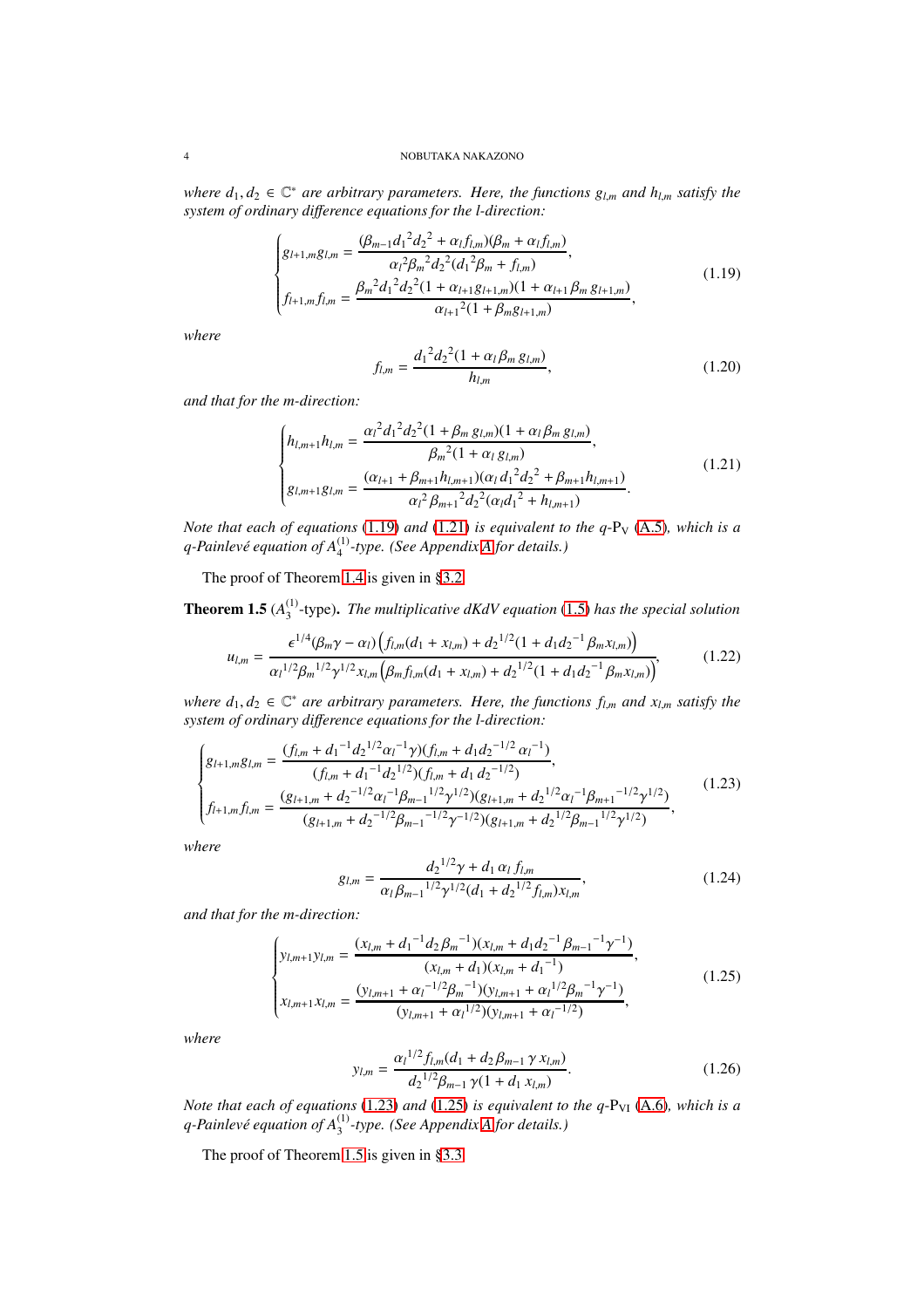1.3. Plan of the paper. This paper is organized as follows. In [§2,](#page-4-0) using the birational representation of the extended affine Weyl group of type  $(A_1 + A_1)^{(1)}$ , we give a proof of Theorem [1.2.](#page-2-0) In [§3,](#page-7-0) using exactly the same process in [§2](#page-4-0) we prove Theorems [1.3](#page-2-6)[–1.5.](#page-3-0) Some concluding remarks are given in [§4.](#page-14-5) In Appendix [A,](#page-14-0) we list some typical examples of *q*-Painlevé equations of types  $A_J^{(1)}$  ( $J = 3, 4, 5, 6$ ) and give the correspondences between those  $q$ -Painlevé equations and the  $q$ -Painlevé equations in Theorems [1.2](#page-2-0)[–1.5.](#page-3-0)

# 2. Proof of Theorem [1.2](#page-2-0)

<span id="page-4-0"></span>In this section, using the birational representation of the extended affine Weyl group of type  $(A_1 + A_1)^{(1)}$ , which gives rise to the  $A_6^{(1)}$  $^{(1)}_6$ -type *q*-Painlevé equations [\(A.2\)](#page-14-6) and [\(A.3\)](#page-14-1), we give a proof of Theorem [1.2.](#page-2-0)

2.1. **Birational action of**  $\widetilde{W}((A_1 + A'_1)^{(1)})$ . In this subsection, we show the birational actions of transformation group  $\widetilde{W}((A_1 + A'_1)^{(1)}).$ 

Let  $a_0$ ,  $a_1$ ,  $b$ ,  $q$  be complex parameters and  $f_0$ ,  $f_1$ ,  $f_2$  be complex variables satisfying

<span id="page-4-1"></span>
$$
a_0 a_1 = q, \quad f_0 f_1 f_2 = 1. \tag{2.1}
$$

We define the transformation group  $\widetilde{W}((A_1 + A'_1)^{(1)}) = \langle s_0, s_1, w_0, w_1, \pi \rangle$  as follows: each element of  $\widetilde{W}((A_1 + A'_1)^{(1)})$  is an isomorphism from the field of rational functions  $K(f_0, f_1)$ , where  $K = \mathbb{C}(a_0, a_1, b)$ , to itself. Note that for each element  $w \in \widetilde{W}((A_1 + A'_1)^{(1)})$  and function  $F = F(a_i, b, f_j)$ , we use the notation w.F to mean w.F =  $F(w.a_i, w.b, w.f_j)$ , that is, *w* acts on the arguments from the left. The actions of  $\widetilde{W}((A_1 + A'_1)^{(1)})$  on the parameters are given by

$$
s_0: (a_0, a_1, b) \mapsto \left(\frac{1}{a_0}, a_0^2 a_1, \frac{b}{a_0}\right), \qquad s_1: (a_0, a_1, b) \mapsto \left(a_0 a_1^2, \frac{1}{a_1}, a_1 b\right),
$$
  

$$
w_0: (a_0, a_1, b, q) \mapsto \left(\frac{1}{a_0}, \frac{1}{a_1}, \frac{b}{a_0}, \frac{1}{q}\right), \qquad w_1: (a_0, a_1, b, q) \mapsto \left(\frac{1}{a_0}, \frac{1}{a_1}, \frac{b}{a_0^2 a_1}, \frac{1}{q}\right),
$$
  

$$
\pi: (a_0, a_1, b, q) \mapsto \left(\frac{1}{a_1}, \frac{1}{a_0}, \frac{b}{a_0 a_1}, \frac{1}{q}\right),
$$

while those on the variables are given by

$$
s_0: (f_0, f_1, f_2) \mapsto \left(\frac{f_0(a_0f_0 + a_0 + f_1)}{f_0 + f_1 + 1}, \frac{f_1(a_0f_0 + f_1 + 1)}{a_0(f_0 + f_1 + 1)}, \frac{a_0f_2(f_0 + f_1 + 1)^2}{(a_0f_0 + a_0 + f_1)(a_0f_0 + f_1 + 1)}\right),
$$
  
\n
$$
s_1: (f_0, f_1) \mapsto \left(\frac{f_0(a_0a_1 + bf_0f_1)}{a_1(a_0 + bf_0f_1)}, \frac{a_1f_1(a_0 + bf_0f_1)}{a_0a_1 + bf_0f_1}\right),
$$
  
\n
$$
w_0: (f_0, f_1, f_2) \mapsto \left(\frac{a_0(f_0 + 1)}{bf_0f_1}, \frac{a_0f_0 + a_0 + bf_0f_1}{a_0bf_0f_0(f_0 + 1)}, \frac{b^2f_0}{f_2(a_0f_0 + a_0 + bf_0f_1)}\right),
$$
  
\n
$$
w_1: (f_0, f_1) \mapsto (f_1, f_0),
$$
  
\n
$$
\pi: (f_1, f_2) \mapsto \left(\frac{a_0(f_0 + 1)}{bf_0f_1}, \frac{bf_1}{a_0(f_0 + 1)}\right).
$$

<span id="page-4-2"></span>Remark 2.1. *We follow the convention that the variables and parameters not explicitly including in the actions listed in the equations above are the ones that remain unchanged under the action of the corresponding transformation. That is, the transformation acts as an identity on those variables and parameters.*

The transformation group  $\widetilde{W}((A_1 + A'_1)^{(1)})$  forms the extended affine Weyl group of type  $(A_1 + A_1)^{(1)}$  [\[11,](#page-16-12) [26\]](#page-16-20). Namely, the transformations satisfy the following fundamental relations:

$$
s_0^2 = s_1^2 = (s_0 s_1)^\infty = 1
$$
,  $w_0^2 = w_1^2 = (w_0 w_1)^\infty = 1$ , (2.2a)

$$
\pi^2 = 1, \quad \pi s_0 = s_1 \pi, \quad \pi w_0 = w_1 \pi,
$$
\n(2.2b)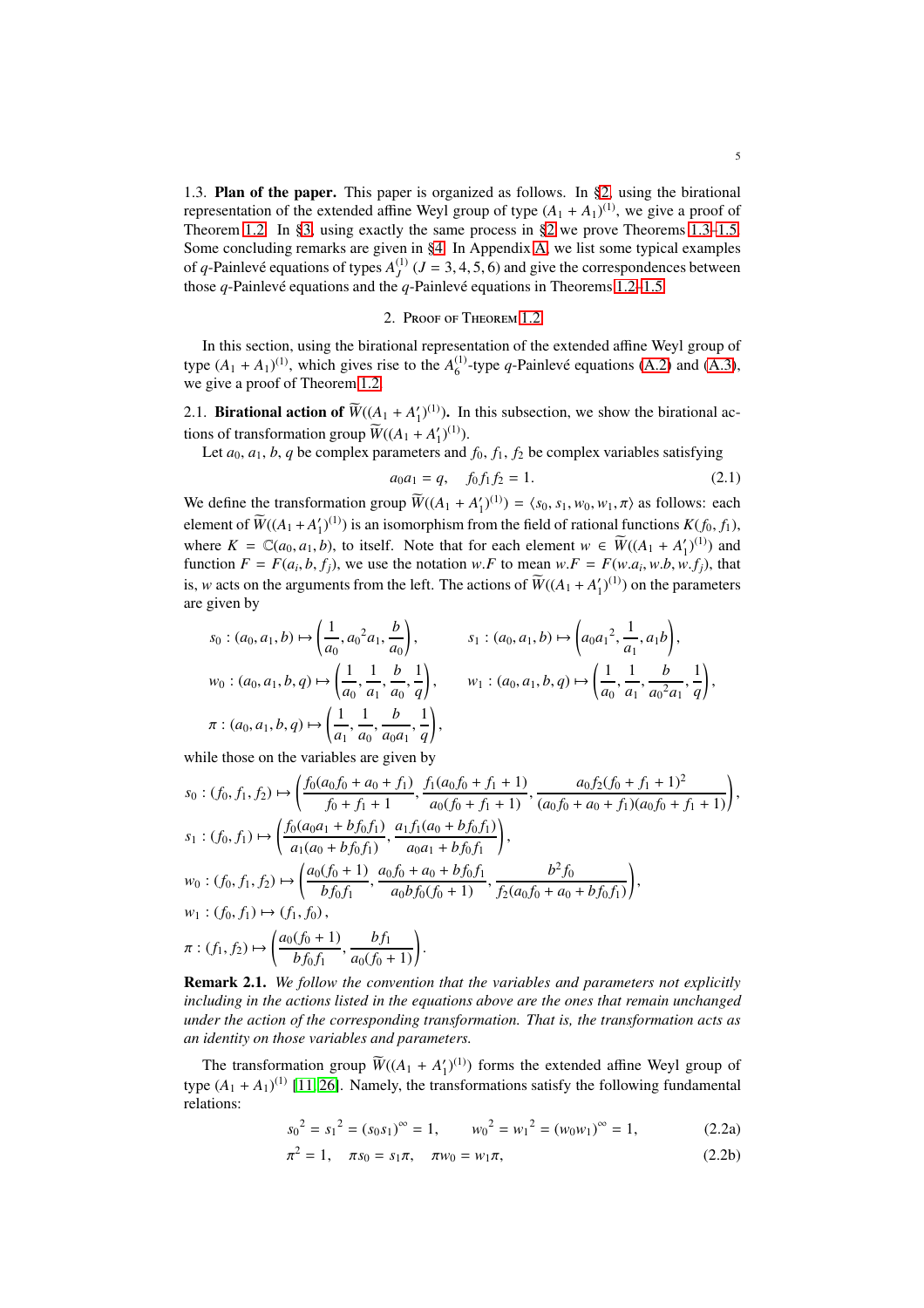and the action of  $W(A_1^{(1)})$  $\binom{1}{1}$  =  $\langle s_0, s_1 \rangle$  and that of *W*(*A*<sup> $\prime$ (1)</sup>)  $\binom{n}{1}$  =  $\langle w_0, w_1 \rangle$  commute. We note that the relation  $(ww')^{\infty} = 1$  for transformations *w* and *w'* means that there is no positive integer *N* such that  $(ww')^N = 1$ .

We define the translations in  $\widetilde{W}((A_1 + A'_1)^{(1)})$  by

$$
T_1 = w_0 w_1, \quad T_2 = \pi s_1 w_0, \quad T_3 = \pi s_0 w_0,\tag{2.3}
$$

whose actions on the parameters are given by the translational motions:

$$
T_1: (a_0, a_1, b) \mapsto (a_0, a_1, qb), \tag{2.4a}
$$

$$
T_2: (a_0, a_1, b) \mapsto (qa_0, q^{-1}a_1, b), \tag{2.4b}
$$

$$
T_3: (a_0, a_1, b) \mapsto (q^{-1}a_0, qa_1, q^{-1}b). \tag{2.4c}
$$

Note that the following hold:

<span id="page-5-0"></span>
$$
T_1 T_2 T_3 = 1, \quad T_i T_j = T_j T_i \quad (i, j = 1, 2, 3), \tag{2.5}
$$

and the parameter  $q$  is invariant under the action of each translation.

2.2. Proof of Theorem [1.2.](#page-2-0) In this subsection, using the birational action of  $\widetilde{W}((A_1 +$  $A'_1$ <sup>(1)</sup>) we give a proof of Theorem [1.2.](#page-2-0)

Let us firstly derive the  $A_6^{(1)}$  $^{(1)}_6$ -type *q*-Painlevé equations [\(A.2\)](#page-14-6) and [\(A.3\)](#page-14-1) from the birational action of  $\widetilde{W}((A_1 + A'_1)^{(1)})$ . Define the *f*-functions by

$$
f_0^{l_1, l_2, l_3} = T_1^{l_1} T_2^{l_2} T_3^{l_3}(f_0), \quad f_1^{l_1, l_2, l_3} = T_1^{l_1} T_2^{l_2} T_3^{l_3}(f_1), \quad f_2^{l_1, l_2, l_3} = T_1^{l_1} T_2^{l_2} T_3^{l_3}(f_2), \quad (2.6)
$$

where  $l_1, l_2, l_3 \in \mathbb{Z}$ . From the condition in [\(2.1\)](#page-4-1) and relations [\(2.5\)](#page-5-0), we have

<span id="page-5-4"></span>
$$
f_0^{l_1,l_2,l_3} f_1^{l_1,l_2,l_3} f_2^{l_1,l_2,l_3} = 1, \t f_i^{l_1,l_2,l_3} = f_i^{0,l_2-l_1,l_3-l_1} \t (i = 1, 2, 3). \t (2.7)
$$

The *f*-functions satisfy the second order ordinary difference equation for *l*<sub>1</sub>-direction:

<span id="page-5-1"></span>
$$
\left(f_0^{l_1+1,l_2,l_3}f_0^{l_1,l_2,l_3} - \frac{1}{q^{l_1-l_3}b}\right)\left(f_0^{l_1-1,l_2,l_3}f_0^{l_1,l_2,l_3} - \frac{1}{q^{l_1-l_3-1}b}\right) = \frac{q^{-l_1-l_2+2l_3}a_1f_0^{l_1,l_2,l_3}}{b(1+f_0^{l_1,l_2,l_3})},\qquad(2.8)
$$

the system of first order ordinary difference equations for *l*<sub>2</sub>-direction:

<span id="page-5-2"></span>
$$
\begin{cases}\nf_1^{l_1, l_2+1, l_3} f_2^{l_1, l_2, l_3} = \frac{q^{l_1-l_3-1} b}{f_1^{l_1, l_2, l_3} (1 + f_1^{l_1, l_2, l_3})}, \\
f_1^{l_1, l_2+1, l_3} f_1^{l_1, l_2, l_3} = \frac{q^{l_2-l_3} a_0 (q f_2^{l_1, l_2+1, l_3} + q^{l_1-l_3} b)}{f_2^{l_1, l_2+1, l_3} (q^{l_2-l_3+1} a_0 f_2^{l_1, l_2+1, l_3} + q^{l_1-l_3} b)},\n\end{cases}
$$
\n(2.9)

and that for  $l_3$ -direction:

<span id="page-5-3"></span>
$$
\begin{cases}\nf_0^{l_1,l_2,l_3+1}f_0^{l_1,l_2,l_3} = \frac{qf_2^{l_1,l_2,l_3} + q^{l_1-l_2}a_1b}{f_2^{l_1,l_2,l_3}(qf_2^{l_1,l_2,l_3} + q^{l_1-l_3}b)},\\
f_2^{l_1,l_2,l_3+1}f_2^{l_1,l_2,l_3} = \frac{q^{l_1-l_2-1}a_1b}{f_0^{l_1,l_2,l_3+1}(f_0^{l_1,l_2,l_3+1} + 1)}.\n\end{cases}
$$
\n(2.10)

Note that Equations [\(2.8\)](#page-5-1), [\(2.9\)](#page-5-2) and [\(2.10\)](#page-5-3) respectively follow from

$$
T_1(f_0)f_0 = \frac{1}{b} + \frac{f_0f_1}{a_0(f_0 + 1)}, \quad T_1^{-1}(f_0)f_0 = \frac{1}{q^{-1}b} + \frac{1}{q^{-1}bf_1},\tag{2.11}
$$

$$
T_2(f_2)f_2 = \frac{q^{-1}b}{f_1(1+f_1)}, \quad T_2(f_1)f_1 = \frac{a_0(b+qT_2(f_2))}{T_2(f_2)(qa_0T_2(f_2)+b)},
$$
(2.12)

$$
T_3(f_0)f_0 = \frac{a_1b + qf_2}{f_2(b + qf_2)}, \quad T_3(f_2)f_2 = \frac{q^{-1}a_1b}{T_3(f_0)(T_3(f_0) + 1)}.
$$
\n(2.13)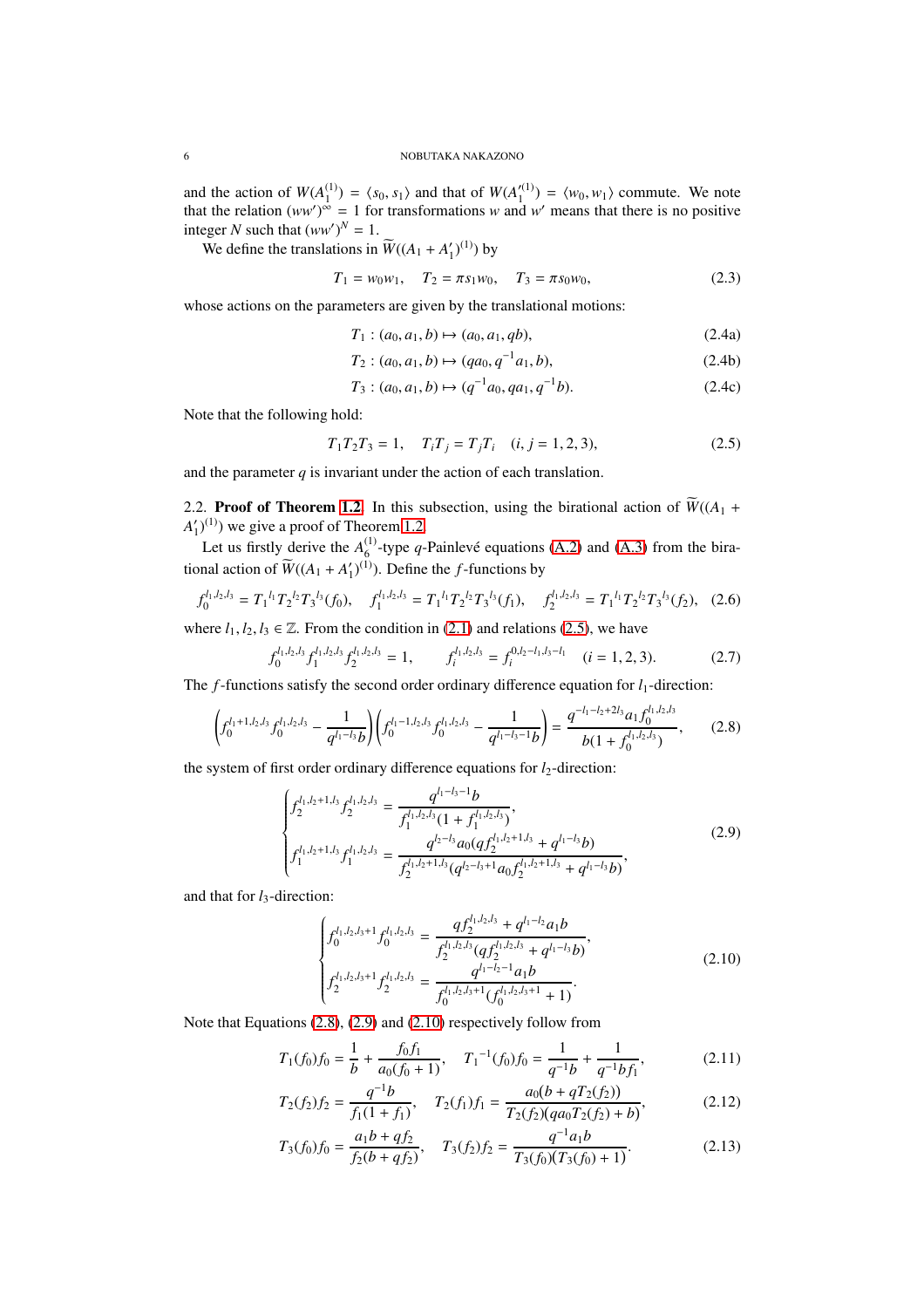**Remark 2.2.** *Equation* [\(2.8\)](#page-5-1) *is equivalent to the q-P<sub>II</sub> [\(A.2\)](#page-14-6), and each of equations* [\(2.9\)](#page-5-2) and [\(2.10\)](#page-5-3) is equivalent to the q- $P_{III}^{D_1^{(1)}}(A.3)$  $P_{III}^{D_1^{(1)}}(A.3)$ . Indeed, the correspondence between Equations [\(2.8\)](#page-5-1) *and* [\(A.2\)](#page-14-6) *is given by*

$$
F = f_0^{l_1, l_2, l_3}, \quad \overline{F} = f_0^{l_1 + 1, l_2, l_3}, \quad \underline{F} = f_0^{l_1 - 1, l_2, l_3}, \quad t = q^{l_1 - l_3}b, \quad c_1 = q^{-l_2 + l_3}a_1,\tag{2.14}
$$

*that between Equations* [\(2.9\)](#page-5-2) *and* [\(A.3\)](#page-14-1) *is given by*

$$
F = \frac{1}{f_2^{l_1, l_2, l_3}}, \quad G = \frac{1}{f_1^{l_1, l_2 - 1, l_3}}, \quad \overline{F} = \frac{1}{f_2^{l_1, l_2 + 1, l_3}}, \quad \overline{G} = \frac{1}{f_1^{l_1, l_2, l_3}},
$$
  
\n
$$
t = q^{-l_1 + l_2} a_0 b^{-1}, \quad c_1 = q^{-l_1 + l_3 + 1} b^{-1},
$$
\n(2.15)

*and that between Equations* [\(2.10\)](#page-5-3) *and* [\(A.3\)](#page-14-1) *is given by*

$$
F = \frac{1}{f_2^{l_1, l_2, l_3}}, \quad G = \frac{1}{f_0^{l_1, l_2, l_3}}, \quad \overline{F} = \frac{1}{f_2^{l_1, l_2, l_3 + 1}}, \quad \overline{G} = \frac{1}{f_0^{l_1, l_2, l_3 + 1}},
$$
  
\n $t = q^{-l_1 + l_3 + 1} b^{-1}, \quad c_1 = q^{-l_1 + l_2 + 1} a_1^{-1} b^{-1}.$  (2.16)

We are now in a position to prove Theorem [1.2.](#page-2-0) Letting

$$
u = \frac{1 - a_1}{q^{1/4} a_1^{1/2} f_0 (b + q f_2)},
$$
\n(2.17)

we can verify that the following relation holds:

$$
T_2T_3(u) - u = \frac{b^{-1}(1 - q^{-1}a_1^{-1})}{T_3(u)} - \frac{b^{-1}(q^{-1} - a_1^{-1})}{T_2(u)}.
$$
 (2.18)

Applying  $T_2$ <sup> $l$ </sup> $T_3$ <sup>*m*</sup> to the equation above and setting

<span id="page-6-1"></span>
$$
U_{l,m} = T_2^l T_3^m(u) = \frac{1 - q^{-l+m} a_1}{q^{(-2l+2m+1)/4} a_1^{1/2} f_0^{0,l,m}(q^{-m}b + q f_2^{0,l,m})},
$$
(2.19)

we obtain

<span id="page-6-0"></span>
$$
U_{l+1,m+1} - U_{l,m} = \frac{q^m b^{-1} - q^{l-1} a_1^{-1} b^{-1}}{U_{l,m+1}} - \frac{q^{m-1} b^{-1} - q^l a_1^{-1} b^{-1}}{U_{l+1,m}}.
$$
(2.20)

Equation  $(2.20)$  is equivalent to the multiplicative dKdV equation  $(1.4)$  and the correspondence is given by the following:

<span id="page-6-2"></span>
$$
u_{l,m} = U_{l,m}, \quad \alpha_l = q^{l-1} a_1^{-1} b^{-1}, \quad \beta_m = q^{m-1} b^{-1}, \quad \epsilon = q.
$$
 (2.21)

From the way  $f_0^{0,l,m}$  and  $f_2^{0,l,m}$  are constructed, we know that they are rational functions over  $K = \mathbb{C}(a_0, a_1, b)$  of the two unknown variables  $f_0$  and  $f_1$ , that is,

$$
f_0^{0,l,m}, f_2^{0,l,m} \in K(f_0, f_1). \tag{2.22}
$$

Since the functions  $f_0^{0,l,m}$  and  $f_2^{0,l,m}$  collectively satisfy Equations [\(2.9\)](#page-5-2) and [\(2.10\)](#page-5-3) and the number of initial values of a second-order ordinary difference equations is 2, the functions  $f_0^{0,l,m}$  and  $f_2^{0,l,m}$  give the general solution to each of equations [\(2.9\)](#page-5-2) and [\(2.10\)](#page-5-3) with  $l = l_2 - l_1$ and  $m = l_3 - l_1$ . Moreover, from the relation [\(2.19\)](#page-6-1), we find that the functions  $f_0^{0,l,m}$  and  $f_2^{0,l,m}$  also give the special solutions to Equation [\(2.20\)](#page-6-0). Therefore, setting

$$
f_{l,m} = \frac{1}{f_0^{0,l,m}}, \quad g_{l,m} = \frac{1}{f_1^{0,l,m}}, \quad h_{l,m} = \frac{1}{f_2^{0,l,m}},
$$
 (2.23)

and using Equations  $(2.7)$ ,  $(2.9)$ ,  $(2.10)$  and  $(2.19)$  with the correspondence  $(2.21)$ , we have completed the proof of Theorem [1.2.](#page-2-0)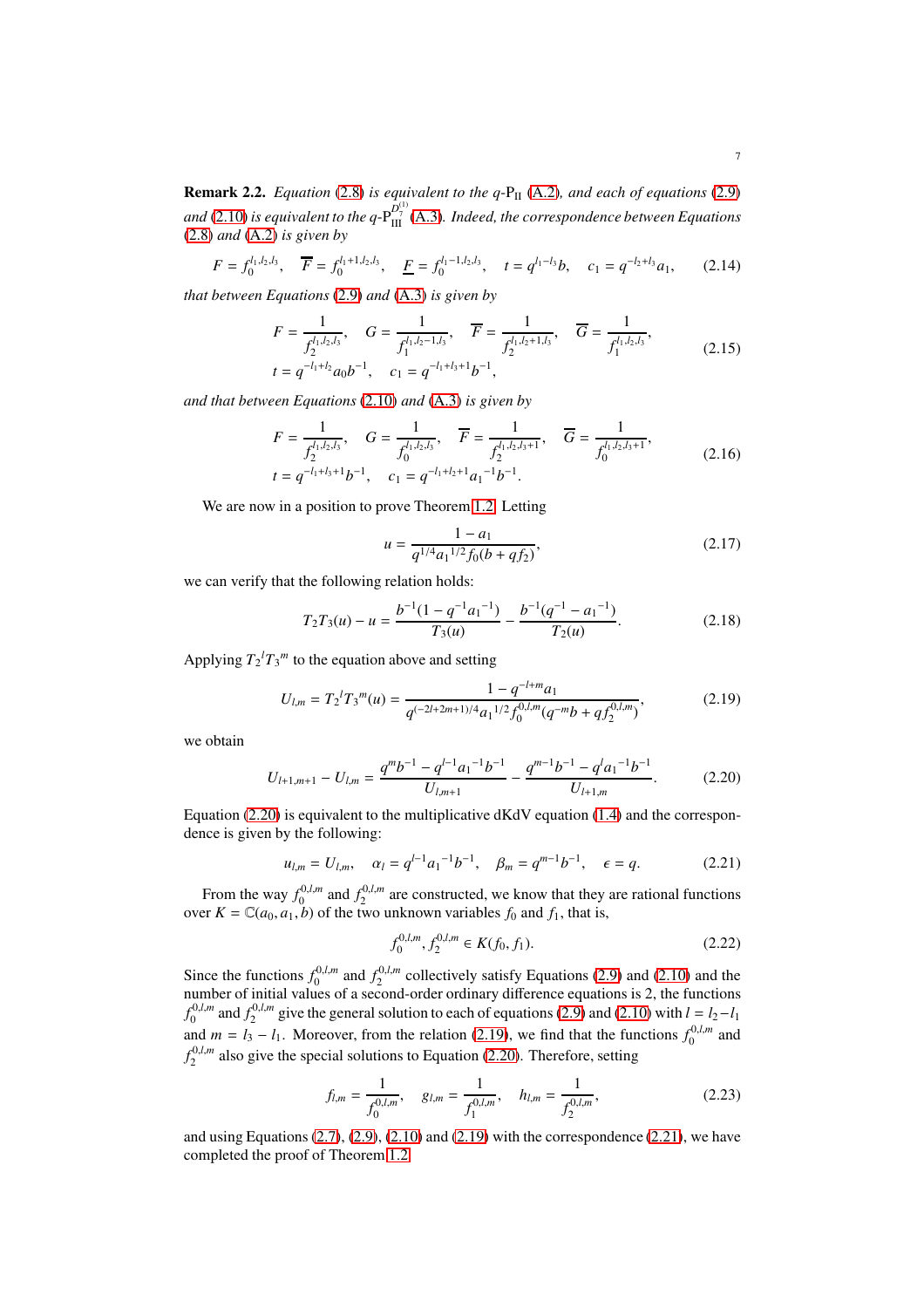#### <span id="page-7-0"></span>8 NOBUTAKA NAKAZONO

# 3. Proofs of Theorems [1.3](#page-2-6)[–1.5](#page-3-0)

In this section, using the transformation groups  $\widetilde{W}((A_2 + A_1)^{(1)})$ ,  $\widetilde{W}(A_4^{(1)})$  $_{4}^{(1)}$ ) and  $\widetilde{W}(D_5^{(1)})$  $\binom{11}{5}$ , which respectively relate to  $A_5^{(1)}$  $^{(1)}_{5}$ ,  $A_4^{(1)}$  $^{(1)}_4$ - and  $A_3^{(1)}$  $3^{(1)}$ -type *q*-Painlevé equations, we give proofs of Theorems [1.3–](#page-2-6)[1.5.](#page-3-0) Since each process for demonstrating the results is exactly the same as the process in [§2,](#page-4-0) we omit a detailed discussion for brevity.

<span id="page-7-1"></span>3.1. **Proof of Theorem [1.3.](#page-2-6)** In this subsection using the transformation group  $\overline{W}((A_2 +$  $(A_1)^{(1)}$ ) we give a proof of Theorem [1.3.](#page-2-6)

Let  $a_0$ ,  $a_1$ ,  $a_2$ ,  $c$ ,  $q$  be complex parameters and  $f_0$ ,  $f_1$ ,  $f_2$  be complex variables satisfying

<span id="page-7-2"></span>
$$
a_0 a_1 a_2 = q, \quad f_0 f_1 f_2 = q c^2. \tag{3.1}
$$

The transformation group  $\widetilde{W}((A_2+A_1)^{(1)}) = \langle s_0, s_1, s_2, \pi, w_0, w_1, r \rangle$  is defined by the actions on the parameters:

$$
s_i(a_j) = a_j a_i^{-C_{ij}}, \quad \pi(a_i) = a_{i+1}, \quad w_0(c) = c^{-1}, \quad w_1(c) = q^{-2} c^{-1}, \quad r(c) = q^{-1} c^{-1},
$$

where *i*,  $j \in \mathbb{Z}/3\mathbb{Z}$  and  $(C_{ij})_{i,j=0}^2$  is the Cartan matrix of type  $A_2^{(1)}$  $_{2}^{\textrm{\tiny{(1)}}}\cdot$ 

$$
(C_{ij})_{i,j=0}^2 = \begin{pmatrix} 2 & -1 & -1 \\ -1 & 2 & -1 \\ -1 & -1 & 2 \end{pmatrix}
$$

and those on the variables:

$$
s_i(f_{i-1}) = f_{i-1} \frac{1 + a_i f_i}{a_i + f_i}, \quad s_i(f_i) = f_i, \quad s_i(f_{i+1}) = f_{i+1} \frac{a_i + f_i}{1 + a_i f_i}, \quad \pi(f_i) = f_{i+1},
$$
  
\n
$$
w_0(f_i) = \frac{a_i a_{i+1} (a_{i-1} a_i + a_{i-1} f_i + f_{i-1} f_i)}{f_{i-1} (a_i a_{i+1} + a_i f_{i+1} + f_i f_{i+1})},
$$
  
\n
$$
w_1(f_i) = \frac{1 + a_i f_i + a_i a_{i+1} f_i f_{i+1}}{a_i a_{i+1} f_{i+1} (1 + a_{i-1} f_{i-1} + a_{i-1} a_i f_{i-1} f_i)}, \quad r(f_i) = f_i^{-1},
$$

where  $i \in \mathbb{Z}/3\mathbb{Z}$ . See Remark [2.1](#page-4-2) for the convention on how to write these actions. The transformation group  $\widetilde{W}((A_2 + A_1)^{(1)})$  satisfies the fundamental relations of the extended affine Weyl group of type  $(A_2 + A_1)^{(1)}$  [\[14\]](#page-16-22):

$$
s_i^2 = (s_i s_{i+1})^3 = 1, \qquad \pi^3 = 1, \quad \pi s_i = s_{i+1} \pi, \tag{3.2a}
$$

$$
w_0^2 = w_1^2 = (w_0 w_1)^\infty = 1, \qquad r^2 = 1, \quad rw_0 = w_1 r,\tag{3.2b}
$$

where  $i \in \mathbb{Z}/3\mathbb{Z}$ , and the action of  $\widetilde{W}(A_2^{(1)})$  $\chi_2^{(1)}$ ) =  $\langle s_0, s_1, s_2, \pi \rangle$  and that of  $\widetilde{W}(A_1^{(1)})$  $\binom{1}{1}$  =  $\langle w_0, w_1, r \rangle$ commute.

Define the translations  $T_1$  and  $T_2$  by

$$
T_1 = \pi s_2 s_1, \quad T_2 = \pi s_0 s_2,\tag{3.3}
$$

whose actions on the parameters are given by

$$
T_1: (a_0, a_1, a_2, c) \mapsto (qa_0, q^{-1}a_1, a_2, c), \tag{3.4a}
$$

$$
T_2: (a_0, a_1, a_2, c) \mapsto (a_0, qa_1, q^{-1}a_2, c). \tag{3.4b}
$$

Note that the translations  $T_1$  and  $T_2$  commute with each other and the parameter *q* is invariant under the action of each translation.

Define the *f*-functions by

$$
f_0^{l,m} = T_1^{l} T_2^{m}(f_0), \quad f_1^{l,m} = T_1^{l} T_2^{m}(f_1), \quad f_2^{l,m} = T_1^{l} T_2^{m}(f_2), \tag{3.5}
$$

where  $l, m \in \mathbb{Z}$ , which from [\(3.1\)](#page-7-2) satisfy

<span id="page-7-3"></span>
$$
f_0^{l,m} f_1^{l,m} f_2^{l,m} = qc^2.
$$
 (3.6)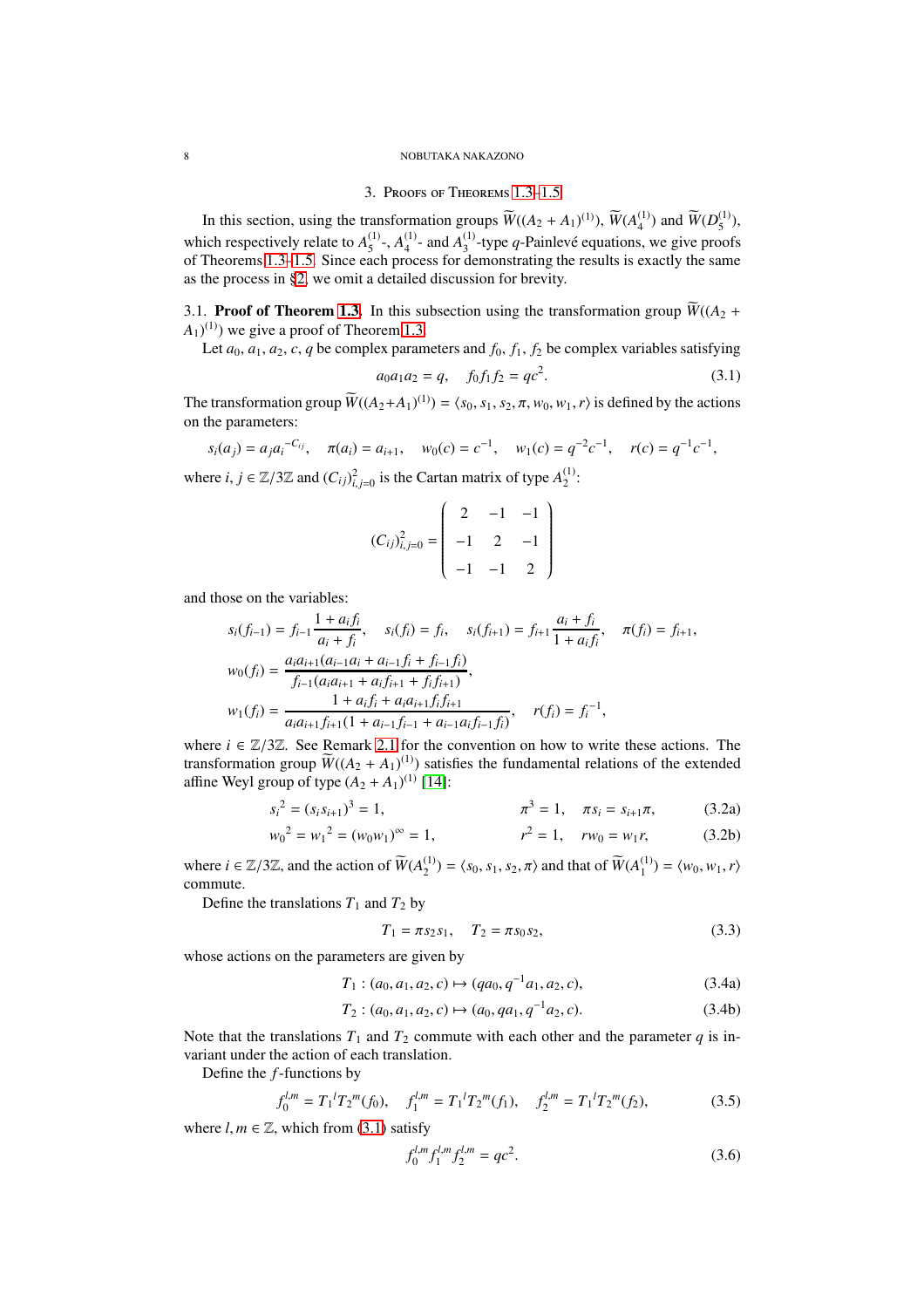The *f*-functions satisfy the following *q*-difference equation for *l*-direction:

<span id="page-8-0"></span>
$$
f_1^{l+1,m} f_1^{l,m} = \frac{qc^2(1 + q^l a_0 f_0^{l,m})}{f_0^{l,m}(q^l a_0 + f_0^{l,m})}, \quad f_0^{l+1,m} f_0^{l,m} = \frac{qc^2(1 + q^{l-m} a_0 a_2 f_1^{l+1,m})}{f_1^{l+1,m}(q^{l-m} a_0 a_2 + f_1^{l+1,m})},\tag{3.7}
$$

and that for *m*-direction:

<span id="page-8-1"></span>
$$
f_2^{l,m+1} f_2^{l,m} = \frac{qc^2(1+q^{m-l}a_1f_1^{l,m})}{f_1^{l,m}(q^{m-l}a_1+f_1^{l,m})}, \quad f_1^{l,m+1} f_1^{l,m} = \frac{qc^2(1+q^m a_0a_1f_2^{l,m+1})}{f_2^{l,m+1}(q^m a_0a_1+f_2^{l,m+1})}.
$$
(3.8)

Note that Equations [\(3.7\)](#page-8-0) and [\(3.8\)](#page-8-1) follow from

$$
T_1(f_1) = \frac{qc^2(1 + a_0f_0)}{f_1f_0(a_0 + f_0)}, \quad T_1^{-1}(f_0) = \frac{qc^2(1 + q^{-1}a_0a_2f_1)}{f_0f_1(q^{-1}a_0a_2 + f_1)},
$$
(3.9)

$$
T_2(f_2) = \frac{qc^2(1 + a_1f_1)}{f_2f_1(a_1 + f_1)}, \quad T_2^{-1}(f_1) = \frac{qc^2(1 + q^{-1}a_0a_1f_2)}{f_1f_2(q^{-1}a_0a_1 + f_2)},
$$
(3.10)

respectively.

**Remark 3.1.** *Each of equations* [\(3.7\)](#page-8-0) *and* [\(3.8\)](#page-8-1) *is equivalent to the q-P<sub>III</sub></sub> [\(A.4\)](#page-14-2). <i>The correspondence between Equations* [\(3.7\)](#page-8-0) *and* [\(A.4\)](#page-14-2) *is given by*

$$
F = f_0^{l,m}, \quad G = f_1^{l,m}, \quad \overline{F} = f_0^{l+1,m}, \quad \overline{G} = f_1^{l+1,m},
$$
  

$$
t = q^l a_0, \quad c_1 = qc^2, \quad c_2 = q^{-m} a_2,
$$
 (3.11)

*while that between Equations* [\(3.8\)](#page-8-1) *and* [\(A.4\)](#page-14-2) *is given by*

$$
F = f_1^{l,m}, \quad G = f_2^{l,m}, \quad \overline{F} = f_1^{l,m+1}, \quad \overline{G} = f_2^{l,m+1},
$$
  
\n
$$
t = q^{m-l}a_1, \quad c_1 = qc^2, \quad c_2 = q^l a_0.
$$
\n(3.12)

Letting

<span id="page-8-2"></span>
$$
u = \frac{q^{1/2}c(a_0^{-2} - q^{-2}a_2^{-2})}{(a_0^{-1} + q^{-1}a_2f_1)f_2},
$$
\n(3.13)

we can verify that the following relation holds:

$$
T_1 T_2(u) - u = \frac{q^{-4} a_2^2 - a_0^{-2}}{T_2(u)} - \frac{q^{-2} a_2^2 - q^{-2} a_0^{-2}}{T_1(u)}.
$$
 (3.14)

Therefore, applying  $T_1^l T_2^m$  to the equation above we obtain

$$
U_{l+1,m+1} - U_{l,m} = \frac{q^{-2m-4}a_2^2 - q^{-2l}a_0^{-2}}{U_{l,m+1}} - \frac{q^{-2m-2}a_2^2 - q^{-2l-2}a_0^{-2}}{U_{l+1,m}},
$$
(3.15)

where  $U_{l,m} = T_1^l T_2^m(u)$ , which is equivalent to the multiplicative dKdV equation [\(1.4\)](#page-0-2) with the following correspondence:

<span id="page-8-3"></span>
$$
u_{l,m} = U_{l,m}, \quad \alpha_l = q^{-2l} a_0^{-2}, \quad \beta_m = q^{-2m-2} a_2^{-2}, \quad \epsilon = q^{-2}.
$$
 (3.16)

Therefore, setting

$$
d = \epsilon^{-1/4}c, \quad f_{l,m} = f_0^{l,m}, \quad g_{l,m} = f_1^{l,m}, \quad h_{l,m} = f_2^{l,m}, \tag{3.17}
$$

and using Equations  $(3.6)$ ,  $(3.7)$ ,  $(3.8)$  and  $(3.13)$  with the correspondence  $(3.16)$ , we have completed the proof of Theorem [1.3.](#page-2-6)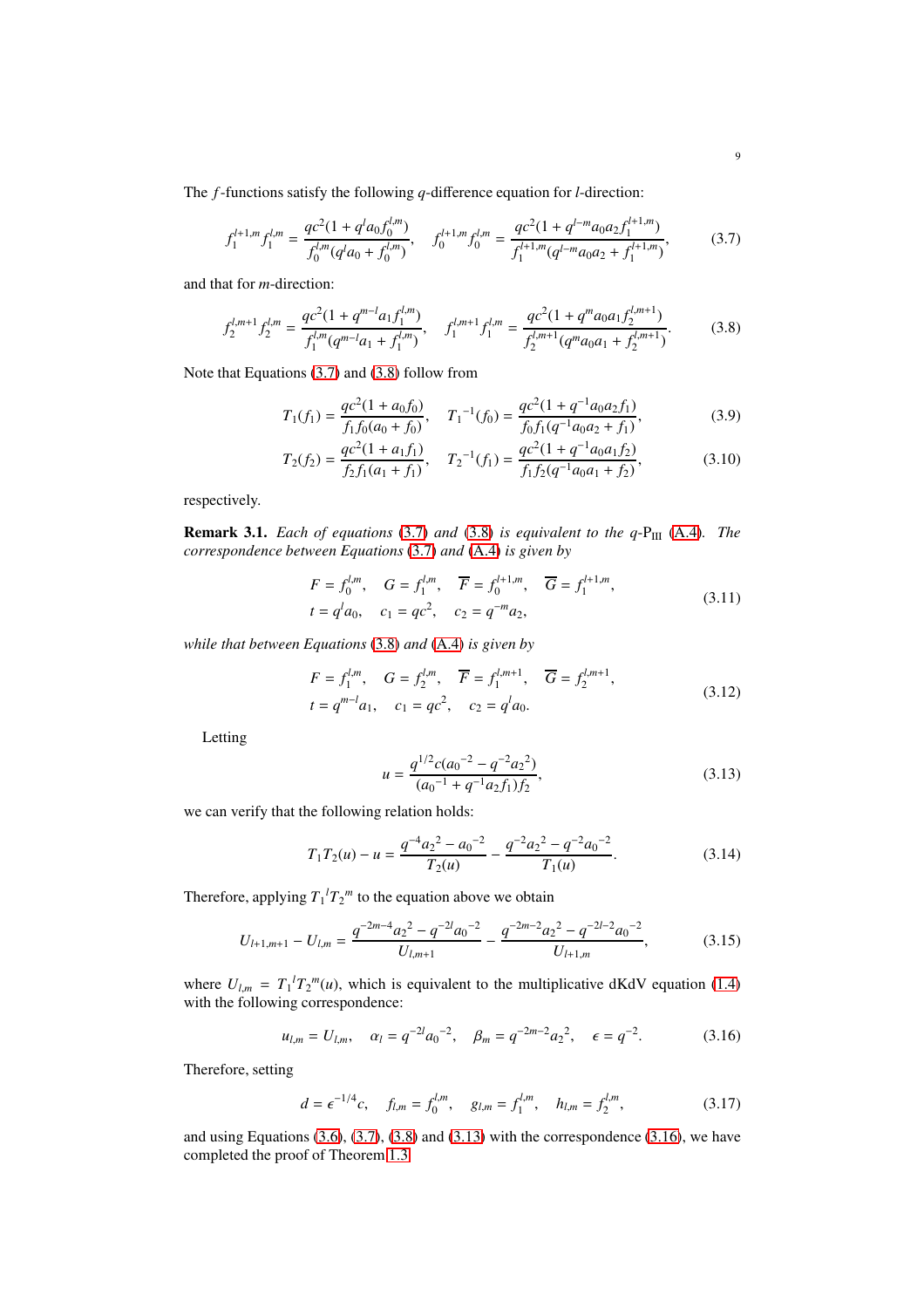3.2. **Proof of Theorem [1.4.](#page-2-1)** In this subsection using the transformation group  $\widetilde{W}(A_4^{(1)})$  $_4^{(1)}$ ) we give a proof of Theorem [1.4.](#page-2-1)

Let  $a_i$  ( $i = 0, \ldots, 4$ ) and  $q$  be complex parameters satisfying

<span id="page-9-2"></span><span id="page-9-1"></span>
$$
a_0 a_1 a_2 a_3 a_4 = q,\t\t(3.18)
$$

and  $f_i^{(j)}$  $i_j^{(j)}$  (*i* = 1, 2, *j* = 1, ..., 5) be complex variables satisfying

$$
f_2^{(j)} = \frac{a_j a_{j+1} (a_{j+2} a_{j+3} + a_j f_1^{(j+3)})}{a_{j+3}^2 f_1^{(j+1)}}, \qquad a_4 a_0^2 f_1^{(2)} f_1^{(3)} = a_2 a_3 (a_0 + a_2 f_1^{(5)}), \tag{3.19a}
$$

$$
a_0 a_1^2 f_1^{(3)} f_1^{(4)} = a_3 a_4 (a_1 + a_3 f_1^{(1)}), \qquad a_2 a_3^2 f_1^{(5)} f_1^{(1)} = a_0 a_1 (a_3 + a_0 f_1^{(3)}), \qquad (3.19b)
$$

where  $j \in \mathbb{Z}/5\mathbb{Z}$ . Note that the number of *f*-variables is essentially two. Indeed, using the relations [\(3.19\)](#page-9-1) we can express all *f*-variables only by  $f_1^{(1)}$  $f_1^{(1)}$  and  $f_1^{(3)}$  $1^{(1)}$ . The transformation group  $\widetilde{W}(A_4^{(1)})$  $\binom{11}{4}$  =  $\langle s_0, s_1, s_2, s_3, s_4, \sigma, \iota \rangle$  is defined by the actions on the parameters:

$$
s_i(a_j) = a_j a_i^{-C_{ij}}, \quad \sigma(a_i) = a_{i+1},
$$
  

$$
\iota: (a_0, a_1, a_2, a_3, a_4, q) \mapsto (a_0^{-1}, a_4^{-1}, a_3^{-1}, a_2^{-1}, a_1^{-1}, q^{-1}),
$$

where *i*,  $j \in \mathbb{Z}/5\mathbb{Z}$  and  $(C_{ij})_{i,j=0}^4$  is the Cartan matrix of type  $A_4^{(1)}$  $_{4}^{\text{\tiny{(1)}}}:$ 

$$
(C_{ij})_{i,j=0}^4 = \begin{pmatrix} 2 & -1 & 0 & 0 & -1 \\ -1 & 2 & -1 & 0 & 0 \\ 0 & -1 & 2 & -1 & 0 \\ 0 & 0 & -1 & 2 & -1 \\ -1 & 0 & 0 & -1 & 2 \end{pmatrix}
$$

and those on the variables:

$$
s_j(f_1^{(j+3)}) = f_2^{(j+3)}, \quad s_j(f_2^{(j+3)}) = f_1^{(j+3)}, \quad s_j(f_1^{(j)}) = \frac{a_{j+4}(a_{j+2} + a_j a_{j+4} f_1^{(j+2)})}{(a_j a_{j+1} a_{j+2}^2) f_1^{(j+4)}},
$$
  
\n
$$
s_j(f_2^{(j+2)}) = \frac{a_j a_{j+3} a_{j+4}(a_{j+2} + a_j a_{j+4} f_1^{(j+2)} + a_j a_{j+1} a_{j+2} f_1^{(j+4)})}{a_{j+1} f_1^{(j+4)} f_2^{(j+3)}},
$$
  
\n
$$
s_j(f_2^{(j+4)}) = \frac{a_j a_{j+1} a_{j+2}^2 f_1^{(j+4)} f_1^{(j)} f_2^{(j+4)}}{a_{j+4}(a_{j+2} + a_j a_{j+4} f_1^{(j+1)})},
$$
  
\n
$$
s_j(f_2^{(j)}) = \frac{a_j a_{j+1} a_{j+4} + a_{j+3} a_{j+4} f_1^{(j+1)} + a_j a_{j+1}^2 a_{j+2} f_1^{(j+4)}}{a_j a_{j+1} a_{j+3} f_1^{(j+1)} f_1^{(j+4)}}, \quad \pi(f_1^{(j)}) = f_1^{(j+1)},
$$
  
\n
$$
\pi(f_2^{(j)}) = f_2^{(j+1)}, \quad \iota(f_1^{(j)}) = f_1^{(3-j)}, \quad \iota(f_2^{(j)}) = \frac{a_{2-j}(a_{5-j} + a_{2-j} a_{3-j} f_1^{(5-j)})}{a_{3-j} a_{4-j} a_{5-j}^2 f_1^{(2-j)}},
$$

where  $j \in \mathbb{Z}/5\mathbb{Z}$ . See Remark [2.1](#page-4-2) for the convention on how to write these actions. The transformation group  $\widetilde{W}(A_4^{(1)})$  $\binom{11}{4}$  satisfies the fundamental relations of the extended affine Weyl group of type  $A_4^{(1)}$  $\binom{11}{4}$  [\[12,](#page-16-13) [29\]](#page-16-23):

$$
s_i^2 = 1
$$
,  $(s_i s_{i\pm 1})^3 = 1$ ,  $(s_i s_j)^2 = 1$ ,  $j \neq i \pm 1$ , (3.20a)

$$
\sigma^5 = 1, \quad \sigma s_i = s_{i+1}\sigma, \quad \iota^2 = 1, \quad \iota s_{\{0,1,2,3,4\}} = s_{\{0,4,3,2,1\}}\iota,\tag{3.20b}
$$

where  $i, j \in \mathbb{Z}/5\mathbb{Z}$ .

Define the translations  $T_1$  and  $T_2$  by

$$
T_1 = \sigma s_4 s_3 s_2 s_1, \quad T_2 = \sigma s_1 s_0 s_4 s_3,\tag{3.21}
$$

<span id="page-9-0"></span>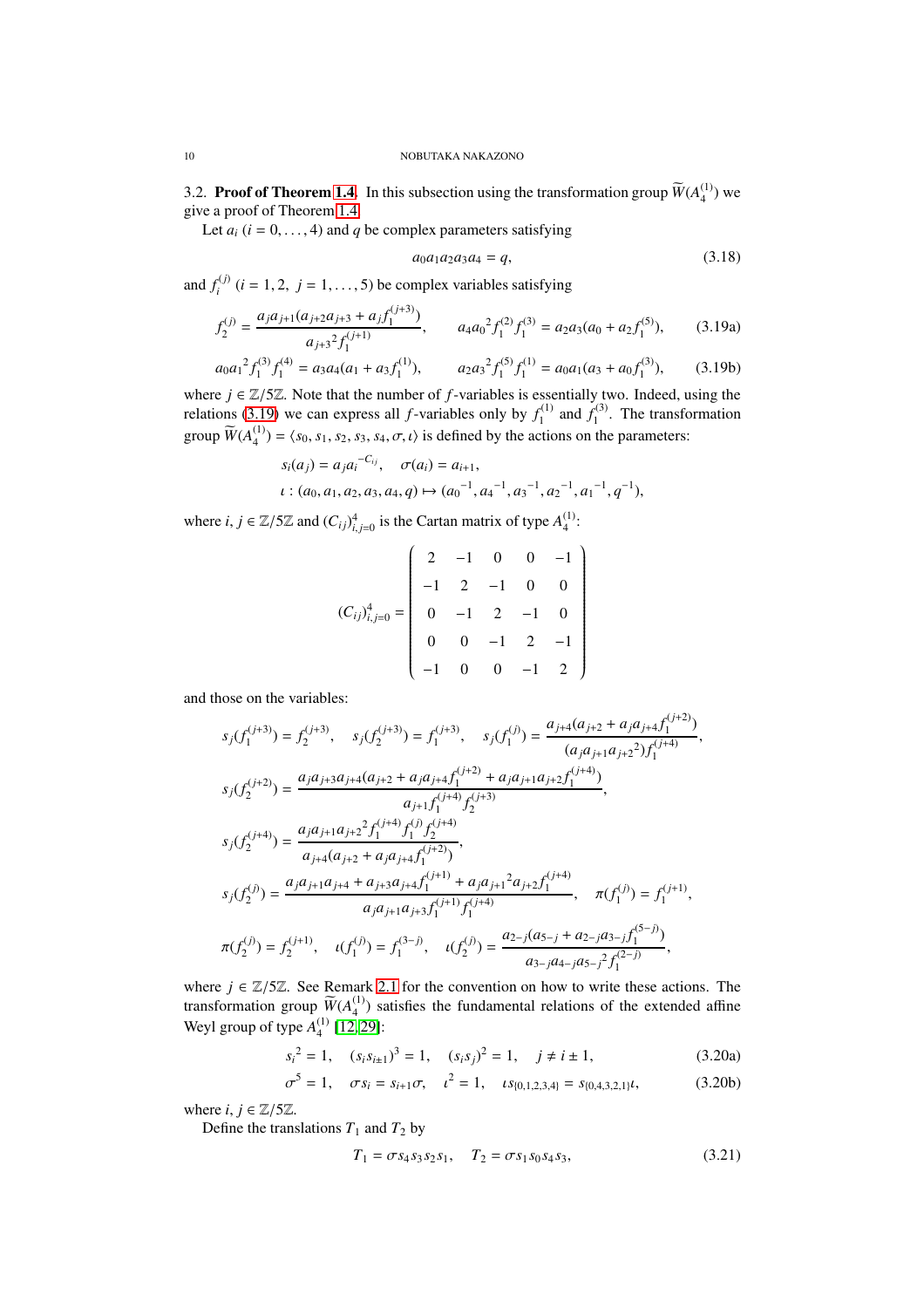whose actions on the parameters are given by

$$
T_1: (a_0, a_1, a_2, a_3, a_4) \mapsto (qa_0, q^{-1}a_1, a_2, a_3, a_4), \tag{3.22a}
$$

$$
T_2: (a_0, a_1, a_2, a_3, a_4) \mapsto (a_0, a_1, qa_2, q^{-1}a_3, a_4). \tag{3.22b}
$$

Note that the translations  $T_1$  and  $T_2$  commute with each other and the parameter  $q$  is invariant under the action of each translation.

Define the *f*-functions by

$$
f_{l,m}^{(1)} = T_1^{l} T_2^{m} (f_1^{(1)}), \quad f_{l,m}^{(3)} = T_1^{l} T_2^{m} (f_1^{(3)}), \quad f_{l,m}^{(5)} = T_1^{l} T_2^{m} (f_1^{(5)}), \tag{3.23}
$$

where  $l, m \in \mathbb{Z}$ , which from [\(3.19b\)](#page-9-2) satisfy

<span id="page-10-2"></span>
$$
f_{l,m}^{(5)}f_{l,m}^{(1)} = \frac{a_0 a_1 (q^{-m} a_3 + q^l a_0 f_{l,m}^{(3)})}{q^{-m} a_2 a_3^2}.
$$
 (3.24)

The *f*-functions satisfy the *q*-difference equation for *l*-direction:

<span id="page-10-0"></span>
$$
\begin{cases}\nf_{l+1,m}^{(3)}f_{l,m}^{(3)} = \frac{q^{-m}a_3(q^{-l}a_1 + q^{-m}a_3a_4f_{l,m}^{(1)})(q^{-l}a_1 + q^{-m}a_3f_{l,m}^{(1)})}{a_0^2a_1^2a_4(a_0a_1 + q^{-m}a_3f_{l,m}^{(1)})},\\
f_{l+1,m}^{(1)}f_{l,m}^{(1)} = \frac{q^{-2l-2}a_0a_1^3(a_2a_3 + q^{l+1}a_0f_{l+1,m}^{(3)})(q^{-m}a_3 + q^{l+1}a_0f_{l+1,m}^{(3)})}{q^{-2m}a_3^2(q^{-m}a_3 + a_0a_1f_{l+1,m}^{(3)})},\n\end{cases} \tag{3.25}
$$

and that for *m*-direction:

<span id="page-10-1"></span>
$$
\begin{cases}\nf_{l,m+1}^{(5)}f_{l,m}^{(5)} = \frac{q^l a_0 (q^{-m} a_3 + a_0 a_1 f_{l,m}^{(3)}) (q^{-m} a_3 + q^l a_0 f_{l,m}^{(3)})}{q^{-l} a_2^2 a_3^2 a_1 (a_2 a_3 + q^l a_0 f_{l,m}^{(3)})}, \\
f_{l,m+1}^{(3)}f_{l,m}^{(3)} = \frac{q^{-2m-2} a_2 a_3^3 (q^l a_4 a_0 + q^{m+1} a_2 f_{l,m+1}^{(5)}) (q^l a_0 + q^{m+1} a_2 f_{l,m+1}^{(5)})}{q^{2l} a_0^2 (q^l a_0 + a_2 a_3 f_{l,m+1}^{(5)})}.\n\end{cases} \tag{3.26}
$$

Note that Equations [\(3.25\)](#page-10-0) and [\(3.26\)](#page-10-1) follow from

$$
\begin{cases}\nT_1(f_1^{(3)})f_1^{(3)} = \frac{a_3(a_1 + a_3a_4f_1^{(1)})(a_1 + a_3f_1^{(1)})}{a_0^2a_1^2a_4(a_0a_1 + a_3f_1^{(1)})}, \\
T_1^{-1}(f_1^{(1)})f_1^{(1)} = \frac{a_0a_1^3(a_2a_3 + a_0f_1^{(3)})(a_3 + a_0f_1^{(3)})}{a_3^2(a_3 + a_0a_1f_1^{(3)})}, \\
T_2(f_1^{(5)})f_1^{(5)} = \frac{a_0(a_3 + a_0a_1f_1^{(3)})(a_3 + a_0f_1^{(3)})}{a_2^2a_3^2a_1(a_2a_3 + a_0f_1^{(3)})}, \\
T_2^{-1}(f_1^{(3)})f_1^{(3)} = \frac{a_2a_3^3(a_4a_0 + a_2f_1^{(5)})(a_0 + a_2f_1^{(5)})}{a_0^2(a_0 + a_2a_3f_1^{(5)})},\n\end{cases} \tag{3.28}
$$

respectively.

**Remark 3.2.** *Each of equations* [\(3.25\)](#page-10-0) *and* [\(3.26\)](#page-10-1) *is equivalent to the q-P<sub>V</sub>* [\(A.5\)](#page-14-3)*. The correspondence between Equations* [\(3.25\)](#page-10-0) *and* [\(A.5\)](#page-14-3) *is given by*

$$
F = f_{l,m}^{(1)}, \quad G = f_{l,m}^{(3)}, \quad \overline{F} = f_{l+1,m}^{(1)}, \quad \overline{G} = f_{l+1,m}^{(3)},
$$
  

$$
t = q^{l-m} a_1^{-1} a_2^{-1}, \quad c_1 = q^{-1} a_0 a_1, \quad c_2 = a_2^{-1} a_3^{-1}, \quad c_3 = q^m a_0 a_1 a_3^{-1}, \tag{3.29}
$$

*while that between Equations* [\(3.26\)](#page-10-1) *and* [\(A.5\)](#page-14-3) *is given by*

$$
F = f_{l,m}^{(3)}, \quad G = f_{l,m}^{(5)}, \quad \overline{F} = f_{l,m+1}^{(3)}, \quad \overline{G} = f_{l,m+1}^{(5)},
$$
  
\n
$$
t = q^m a_3^{-1} a_4^{-1}, \quad c_1 = q^{-1} a_2 a_3, \quad c_2 = q^{-l} a_4^{-1} a_0^{-1}, \quad c_3 = q^{-l} a_2 a_3 a_0^{-1}.
$$
 (3.30)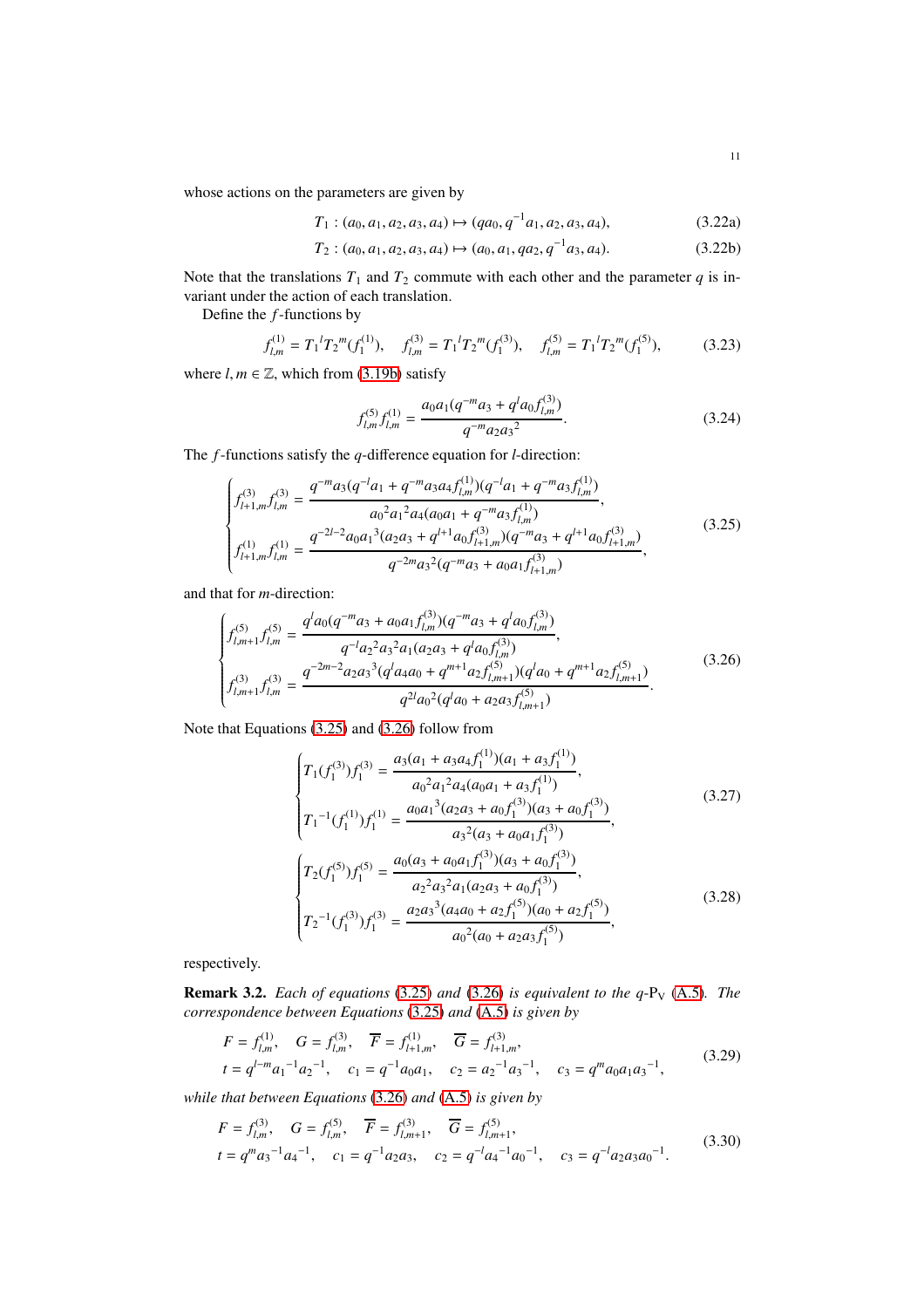Letting

<span id="page-11-1"></span>
$$
u = \frac{(1 - a_1 a_2) a_2 a_3^{3/2} f_1^{(5)}}{q^{1/4} a_0^{1/2} (a_3 + a_0 a_1 f_1^{(3)})},
$$
\n(3.31)

we can verify that the following relation holds:

$$
T_1 T_2(u) - u = \frac{q a_2 - a_1^{-1}}{T_2(u)} - \frac{a_2 - q a_1^{-1}}{T_1(u)}.
$$
 (3.32)

Therefore, applying  $T_1^l T_2^m$  to the equation above we obtain

$$
U_{l+1,m+1} - U_{l,m} = \frac{q^{m+1}a_2 - q^l a_1^{-1}}{U_{l,m+1}} - \frac{q^m a_2 - q^{l+1} a_1^{-1}}{U_{l+1,m}},
$$
(3.33)

where  $U_{l,m} = T_1^l T_2^m(u)$ , which is equivalent to the multiplicative dKdV equation [\(1.4\)](#page-0-2) with the following correspondence:

<span id="page-11-2"></span>
$$
u_{l,m} = U_{l,m}, \quad \alpha_l = q^l a_1^{-1}, \quad \beta_m = q^m a_2, \quad \epsilon = q.
$$
 (3.34)

Therefore, setting

$$
d_1 = a_0^{1/2} a_1^{1/2}, \quad d_2 = a_2^{1/2} a_3^{1/2}, \quad f_{l,m} = d_2^2 f_{l,m}^{(1)}, \quad g_{l,m} = d_1^2 d_2^{-2} f_{l,m}^{(3)},
$$
  
\n
$$
h_{l,m} = d_2^2 f_{l,m}^{(5)},
$$
\n(3.35)

and using Equations  $(3.24)$ ,  $(3.25)$ ,  $(3.26)$  and  $(3.31)$  with the correspondence  $(3.34)$ , we have completed the proof of Theorem [1.4.](#page-2-1)

<span id="page-11-0"></span>3.3. **Proof of Theorem [1.5.](#page-3-0)** In this subsection using the transformation group  $\widetilde{W}(D_5^{(1)})$  $_5^{(1)}$ ) we give a proof of Theorem [1.5.](#page-3-0)

Let  $a_i$  ( $i = 0, \ldots, 5$ ) and  $q$  be complex parameters satisfying

$$
a_0 a_1 a_2^2 a_3^2 a_4 a_5 = q,\t\t(3.36)
$$

and  $f_0$ ,  $f_1$  be complex variables. The transformation group  $\widetilde{W}(D_5^{(1)})$  $\binom{11}{5}$  =  $\langle s_0, \ldots, s_5, \sigma_1, \sigma_2 \rangle$ is defined by the actions on the parameters:

$$
s_i(a_j) = a_j a_i^{-C_{ij}},
$$
  
\n
$$
\sigma_1: (a_0, a_1, a_2, a_3, a_4, q) \mapsto (a_5^{-1}, a_4^{-1}, a_3^{-1}, a_2^{-1}, a_1^{-1}, a_0^{-1}, q^{-1}),
$$
  
\n
$$
\sigma_2: (a_0, a_1, a_2, a_3, a_4, q) \mapsto (a_1^{-1}, a_0^{-1}, a_2^{-1}, a_3^{-1}, a_4^{-1}, a_5^{-1}, q^{-1}),
$$

where *i*,  $j \in \mathbb{Z}/6\mathbb{Z}$  and  $(C_{ij})_{i,j=0}^5$  is the Cartan matrix of type  $D_5^{(1)}$  $\frac{(1)}{5}$ :

$$
(C_{ij})_{i,j=0}^{5} = \begin{pmatrix} 2 & 0 & -1 & 0 & 0 & 0 \\ 0 & 2 & -1 & 0 & 0 & 0 \\ -1 & -1 & 2 & -1 & 0 & 0 \\ 0 & 0 & -1 & 2 & -1 & -1 \\ 0 & 0 & 0 & -1 & 2 & 0 \\ 0 & 0 & 0 & -1 & 0 & 2 \end{pmatrix}
$$

and those on the variables:

$$
s_2(f_1) = \frac{f_1(a_0f_0 + a_1a_2^2)}{a_0a_2^2f_0 + a_1}, \quad s_3(f_0) = \frac{f_0(a_3^2a_4f_1 + a_5)}{a_4f_1 + a_3^2a_5},
$$
  

$$
\sigma_1(f_0) = f_1, \quad \sigma_1(f_1) = f_0, \quad \sigma_2(f_1) = \frac{1}{f_1}.
$$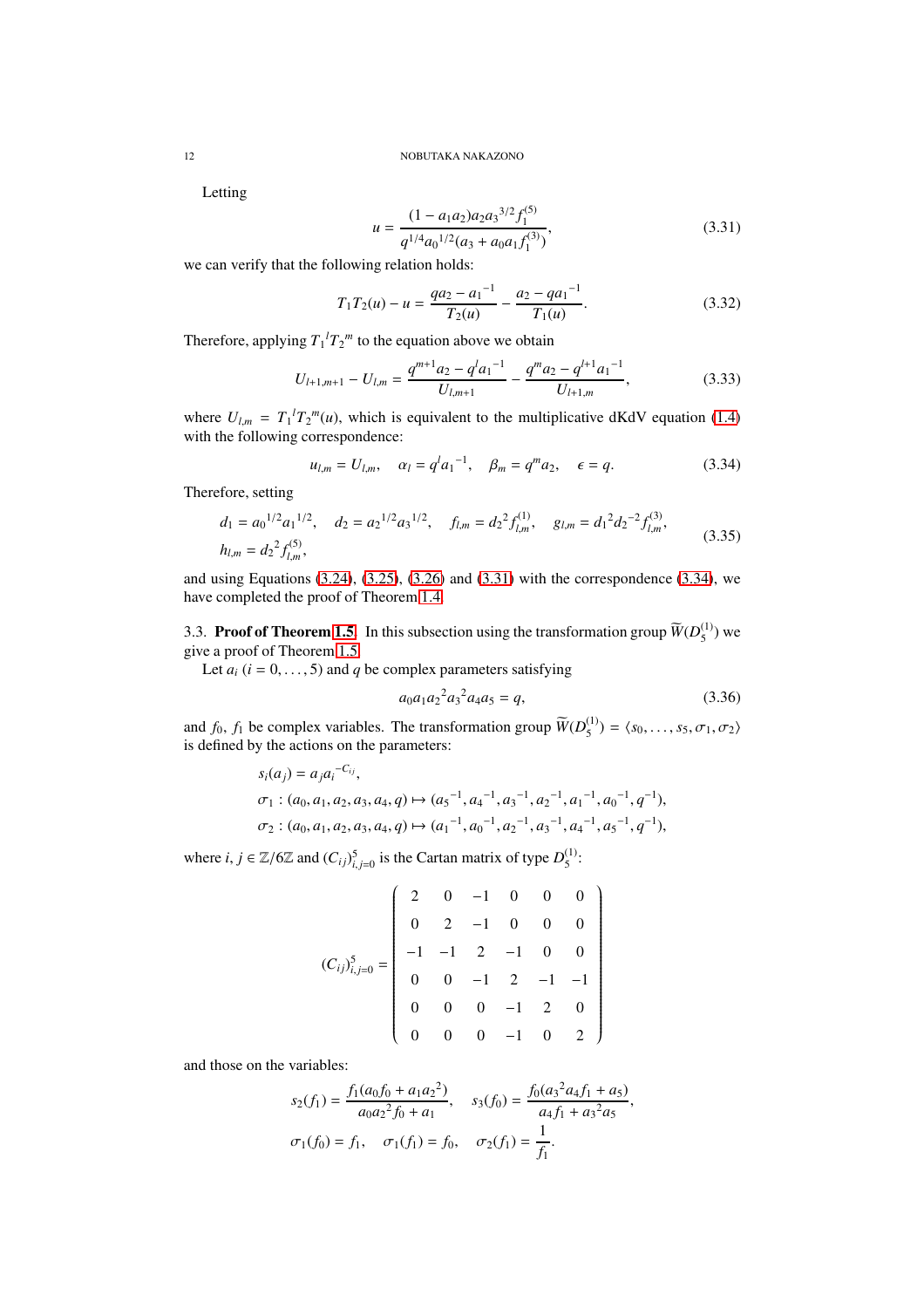See Remark [2.1](#page-4-2) for the convention on how to write these actions. The transformation group  $\widetilde{W}$  $(D_5^{(1)}$  $(1)$ ) satisfies the fundamental relations of the extended affine Weyl group of type  $D_5^{(1)}$  $\binom{11}{5}$  [\[26,](#page-16-20) [27,](#page-16-15) [30\]](#page-16-24):

$$
s_i^2 = 1, \quad (s_i s_j)^2 = 1 \quad (\text{if } C_{ij} = 0), \quad (s_i s_j)^3 = 1 \quad (\text{if } C_{ij} = -1), \tag{3.37a}
$$

$$
\sigma_1^2 = \sigma_2^2 = (\sigma_1 \sigma_2)^4 = 1, \quad \sigma_1 s_{\{0, 1, 2, 3, 4, 5\}} = s_{\{5, 4, 3, 2, 1, 0\}} \sigma_1,
$$
\n(3.37b)

$$
\sigma_2 s_{\{0,1,2,3,4,5\}} = s_{\{1,0,2,3,4,5\}} \sigma_2, \tag{3.37c}
$$

where *i*,  $j \in \mathbb{Z}/6\mathbb{Z}$ .

Define the translations  $T_1$  and  $T_2$  by

$$
T_1 = (\sigma_2 \sigma_1 s_0 s_2 s_3 s_4)^2, \quad T_2 = (\sigma_2 \sigma_1 s_5 s_3 s_2 s_0)^2,
$$
\n(3.38)

whose actions on the parameters are given by

 $T_1$  :  $(a_0, a_1, a_2, a_3, a_4, a_5) \mapsto (a_0, a_1, a_2, a_3, q^{-1}a_4, qa_5),$  (3.39a)

$$
T_2: (a_0, a_1, a_2, a_3, a_4, a_5) \mapsto (q^{-1}a_0, qa_1, a_2, a_3, a_4, a_5). \tag{3.39b}
$$

Note that the translations  $T_1$  and  $T_2$  commute with each other and the parameter  $q$  is invariant under the action of each translation.

Let us introduce the additional variables  $g_0$  and  $g_1$  by

<span id="page-12-0"></span>
$$
g_0 = \frac{(a_0^3 a_1 a_2^2 + f_0)f_1}{a_0(a_1 + a_0 a_2^2 f_0)}, \quad g_1 = \frac{a_3^2 a_4^3 a_5 + f_1}{a_4(a_5 + a_3^2 a_4 f_1)f_0}.\tag{3.40}
$$

Moreover, we define

$$
f_i^{l,m} = T_1^{l} T_2^{m}(f_i), \quad g_i^{l,m} = T_1^{l} T_2^{m}(g_i), \quad (i = 0, 1)
$$
\n(3.41)

where  $l, m \in \mathbb{Z}$ , which from [\(3.40\)](#page-12-0) satisfy

<span id="page-12-3"></span>
$$
g_0^{l,m} = \frac{(q^{-2m}a_0^3a_1a_2^2 + f_0^{l,m})f_1^{l,m}}{q^{-m}a_0(q^ma_1 + q^{-m}a_0a_2^2f_0^{l,m})}, \quad g_1^{l,m} = \frac{q^{-2l}a_3^2a_4^3a_5 + f_1^{l,m}}{q^{-l}a_4(q^la_5 + q^{-l}a_3^2a_4f_1^{l,m})f_0^{l,m}}.\tag{3.42}
$$

These functions satisfy the *q*-difference equation for *l*-direction:

<span id="page-12-1"></span>
$$
\begin{cases}\ng_1^{l+1,m}g_1^{l,m} = \frac{a_4^2(1+q^{2l}a_3^2a_4a_5^3f_1^{l,m})(1+q^{2l}a_3^{-2}a_4^{-3}a_5^{-1}f_1^{l,m})}{(q^{2l}a_5+a_3^{-2}a_4f_1^{l,m})(q^{2l}a_5+a_3^2a_4f_1^{l,m})},\\
f_1^{l+1,m}f_1^{l,m} = \frac{a_4^2(1+q^{2l+2m+1}a_1^2a_4^{-1}a_5g_1^{l+1,m})(1+q^{2l-2m+1}a_1^{-2}a_4^{-1}a_5g_1^{l+1,m})}{(q^{2l+1}a_5+q^{2m}a_0^{-2}a_4g_1^{l+1,m})(q^{2l+1}a_5+q^{-2m}a_0^2a_4g_1^{l+1,m})},\n\end{cases} (3.43)
$$

and that for *m*-direction:

<span id="page-12-2"></span>
$$
\begin{cases}\ng_{0}^{l,m+1}g_{0}^{l,m} = \frac{a_{0}^{2}(1+q^{2m}a_{0}a_{1}^{3}a_{2}^{2}f_{0}^{l,m})(1+q^{2m}a_{0}^{-3}a_{1}^{-1}a_{2}^{-2}f_{0}^{l,m})}{(q^{2m}a_{1}+a_{0}a_{2}^{-2}f_{0}^{l,m})(q^{2m}a_{1}+a_{0}a_{2}^{2}f_{0}^{l,m})}, \\
f_{0}^{l,m+1}f_{0}^{l,m} = \frac{a_{0}^{2}(1+q^{2m-2l+1}a_{0}^{-1}a_{1}a_{4}^{2}g_{0}^{l,m+1})(1+q^{2m+2l+1}a_{0}^{-1}a_{1}a_{4}^{-2}g_{0}^{l,m+1})}{(q^{2m+1}a_{1}+q^{-2l}a_{0}a_{5}^{-2}g_{0}^{l,m+1})(q^{2m+1}a_{1}+q^{2l}a_{0}a_{5}^{2}g_{0}^{l,m+1})}.\n\end{cases} (3.44)
$$

Note that Equations [\(3.43\)](#page-12-1) and [\(3.44\)](#page-12-2) follow from

$$
\begin{cases}\nT_1(g_1)g_1 = \frac{(1 + a_3^2 a_4 a_5^3 f_1)(a_3^2 a_4^3 a_5 + f_1)}{a_4 a_5 (a_3^2 a_5 + a_4 f_1)(a_5 + a_3^2 a_4 f_1)},\\
T_1^{-1}(f_1) f_1 = \frac{a_0 (a_0 a_2^2 a_3^2 a_4^2 + a_1 g_1)(a_0 a_1^3 a_2^2 a_3^2 a_4^2 + g_1)}{a_1 (a_0 + a_1 a_2^2 a_3^2 a_4^2 g_1)(1 + a_0^3 a_1 a_2^2 a_3^2 a_4^2 g_1)},\\
T_2(g_0)g_0 = \frac{(1 + a_0 a_1^3 a_2^2 f_0)(a_0^3 a_1 a_2^2 + f_0)}{a_0 a_1 (a_1 a_2^2 + a_0 f_0)(a_1 + a_0 a_2^2 f_0)},\\
T_2^{-1}(f_0) f_0 = \frac{a_5 (a_0^2 a_2^2 a_3^2 a_5 + a_4 g_0)(a_0^2 a_2^2 a_3^2 a_4^3 a_5 + g_0)}{a_4 (a_5 + a_0^2 a_2^2 a_3^2 a_4 g_0)(1 + a_0^2 a_2^2 a_3^2 a_4 a_5^3 g_0)},\n\end{cases} (3.46)
$$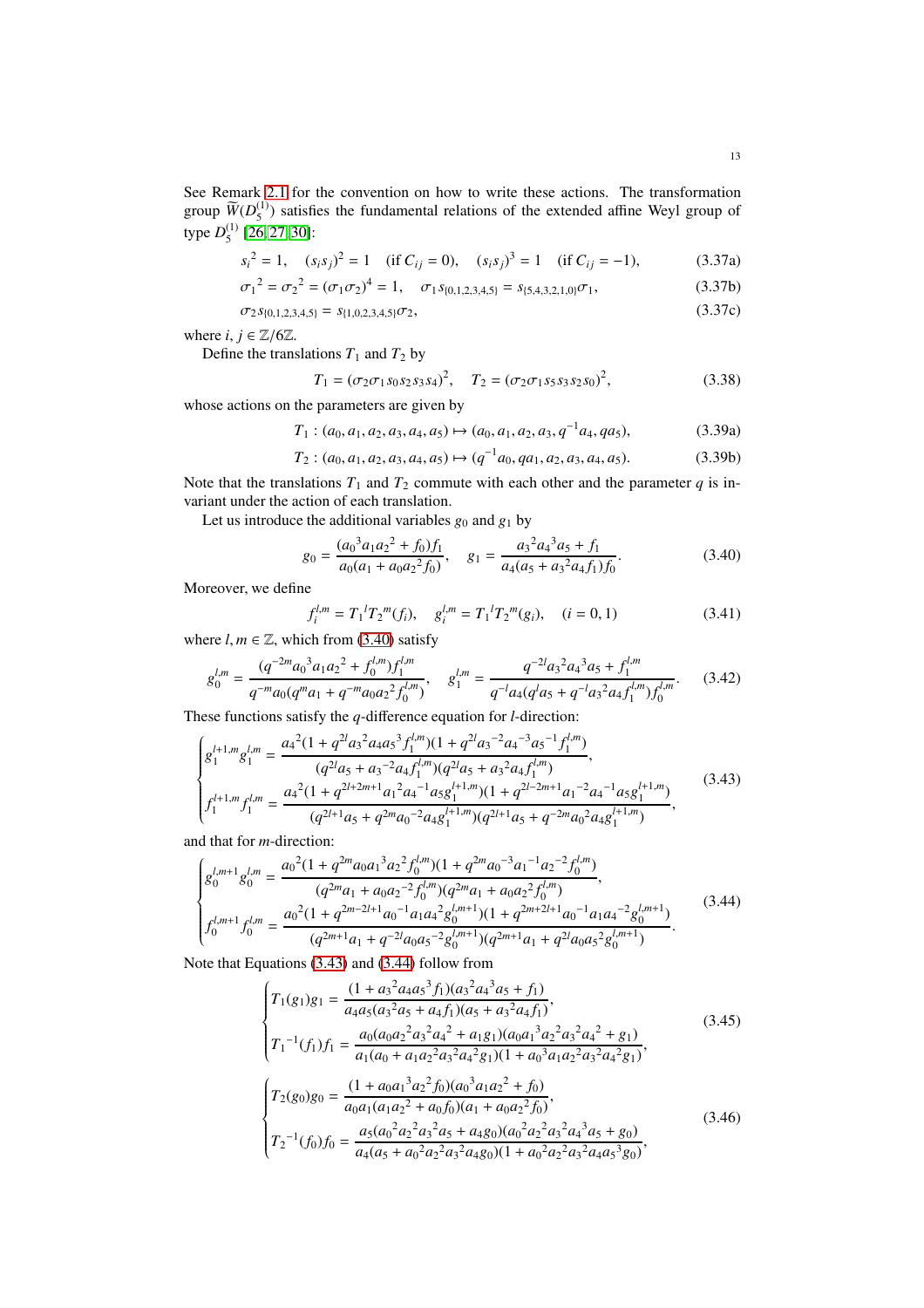respectively.

**Remark 3.3.** *Each of equations* [\(3.43\)](#page-12-1) *and* [\(3.44\)](#page-12-2) *is equivalent to the q-P<sub>VI</sub>* [\(A.6\)](#page-14-4)*. The correspondence between Equations* [\(3.43\)](#page-12-1) *and* [\(A.6\)](#page-14-4) *is given by*

$$
F = \frac{a_4}{q^{2l}a_5} f_1^{l,m}, \quad G = \frac{a_4}{q^{2l-1}a_5} g_1^{l,m}, \quad \overline{F} = \frac{a_4}{q^{2l+2}a_5} f_1^{l+1,m}, \quad \overline{G} = \frac{a_4}{q^{2l+1}a_5} g_1^{l+1,m},
$$
  

$$
t = \frac{q^l a_5^{1/2}}{a_4^{1/2}}, \quad c_1 = (a_3 a_4 a_5)^2, \quad c_2 = a_3^2, \quad c_3 = q^{2m} a_1^2, \quad c_4 = q^{-2m} a_0^2,
$$
 (3.47)

*while that between Equations* [\(3.44\)](#page-12-2) *and* [\(A.6\)](#page-14-4) *is given by*

$$
F = \frac{a_0}{q^{2m}a_1} f_0^{l,m}, \quad G = \frac{a_0}{q^{2m-1}a_1} g_0^{l,m}, \quad \overline{F} = \frac{a_0}{q^{2m+2}a_1} f_0^{l,m+1}, \quad \overline{G} = \frac{a_0}{q^{2m+1}a_1} g_0^{l,m+1},
$$
  

$$
t = \frac{q^m a_1^{1/2}}{a_0^{1/2}}, \quad c_1 = (a_0 a_1 a_2)^2, \quad c_2 = a_2^2, \quad c_3 = q^{-2l} a_4^2, \quad c_4 = q^{2l} a_5^2.
$$
 (3.48)

Letting

<span id="page-13-1"></span>
$$
u = \frac{a_5(a_1{}^4a_2{}^4a_3{}^4a_4{}^4 - 1) \left(a_1a_2{}^2a_3{}^2 + \frac{a_4(a_1a_2{}^2 + a_0f_0)f_1}{a_5(1 + a_0a_1{}^3a_2{}^2f_0)}\right)}{a_1a_2{}^2a_3{}^2a_4f_0 \left(1 + \frac{a_1{}^3a_2{}^2a_3{}^2a_4(a_1a_2{}^2 + a_0f_0)f_1}{a_5(1 + a_0a_1{}^3a_2{}^2f_0)}\right)},
$$
(3.49)

we can verify that the following relation holds:

$$
T_{1}T_{2}(u) - u = \frac{1 - q^{4}a_{1}^{4}a_{2}^{4}a_{3}^{4}(a_{4}^{4} + a_{5}^{4} - q^{4}a_{1}^{4}a_{2}^{4}a_{3}^{4}a_{4}^{4}a_{5}^{4})}{q^{4}a_{2}^{4}a_{3}^{4}a_{4}^{4}T_{2}(u)} + \frac{a_{4}^{4}(1 - a_{0}^{4}a_{2}^{4}a_{3}^{4}a_{5}^{4})(q^{-4} - a_{1}^{4}a_{2}^{4}a_{3}^{4}a_{5}^{4})}{T_{1}(u)}.
$$
\n(3.50)

Therefore, applying  $T_1$ <sup> $l$ </sup> $T_2$ <sup> $m$ </sup> to the equation above we obtain

<span id="page-13-0"></span>
$$
U_{l+1,m+1} - U_{l,m} = \frac{B_{m+1} - A_l}{U_{l,m+1}} - \frac{B_m - A_{l+1}}{U_{l+1,m}},
$$
\n(3.51)

where  $U_{l,m} = T_1^l T_2^m(u)$  and

$$
A_l = q^{-4l} a_5^{-4} (1 - q^{4l} a_5^{-4}) (a_4^4 a_5^4 - q^{4l} a_5^{-4}),
$$
\n(3.52)

$$
B_m = q^{-4m} a_1^{-4} a_2^{-4} a_3^{-4} (1 - q^{4m} a_1^{-4} a_2^{-4} a_3^{-4}) (1 - q^{4m} a_1^{-4} a_2^{-4} a_3^{-4} a_4^{-4} a_5^{-4}).
$$
 (3.53)

Equation [\(3.51\)](#page-13-0) is equivalent to the multiplicative dKdV equation [\(1.5\)](#page-0-3) and the correspondence is given by the following:

<span id="page-13-2"></span>
$$
u_{l,m} = U_{l,m}, \quad \alpha_l = q^{4l} a_5^4, \quad \beta_m = q^{4m} (a_1 a_2 a_3)^4, \quad \gamma = (a_4 a_5)^4, \quad \epsilon = q^4.
$$
 (3.54)

Therefore, setting

$$
d_1 = a_2^2, \quad d_2 = (a_2 a_3)^4, \quad f_{l,m} = \frac{\gamma^{1/4} f_1^{l,m}}{\alpha_l^{1/2}}, \quad g_{l,m} = \frac{\epsilon^{1/4} \gamma^{1/4} g_1^{l,m}}{\alpha_l^{1/2}},
$$

$$
x_{l,m} = \frac{\epsilon^{1/4} f_0^{l,m}}{\beta_m^{1/2} \gamma^{1/4}}, \quad y_{l,m} = \frac{\epsilon^{1/2} g_0^{l,m}}{\beta_m^{1/2} \gamma^{1/4}},
$$
(3.55)

and using Equations  $(3.42)$ ,  $(3.43)$ ,  $(3.44)$  and  $(3.49)$  with the correspondence  $(3.54)$ , we have completed the proof of Theorem [1.5.](#page-3-0)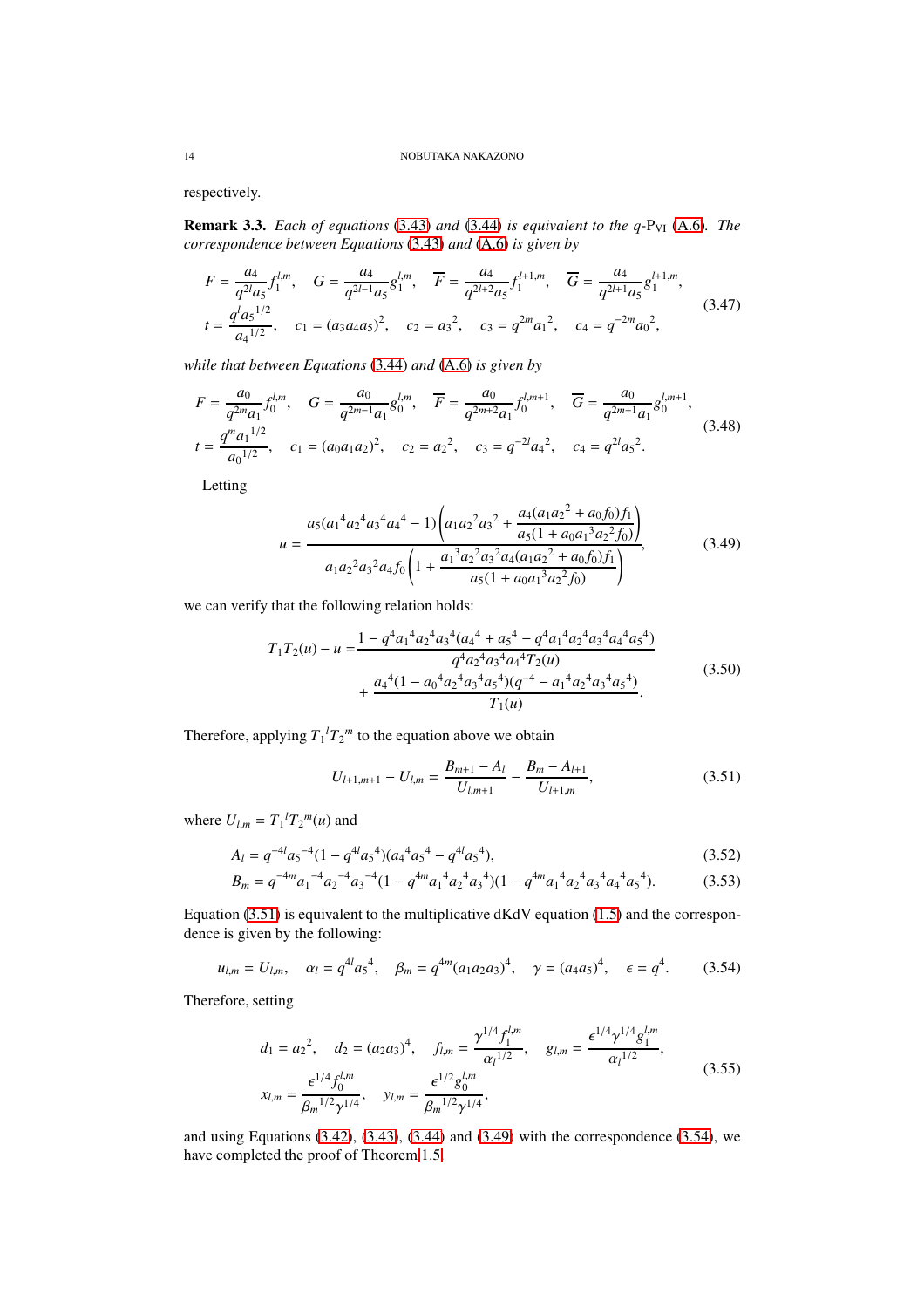## 4. Concluding remarks

<span id="page-14-5"></span>In this paper, we have constructed the special solutions to the multiplicative dKdV equations [\(1.4\)](#page-0-2) and [\(1.5\)](#page-0-3). The distinctive feature of these solutions is that along each direction for  $l \in \mathbb{Z}$  and  $m \in \mathbb{Z}$  they are represented by discrete Painlevé transcendents (see Theorems [1.2–](#page-2-0)[1.5\)](#page-3-0). Although not explicitly mentioned, special solutions with similar features for another 2-dimensional lattice equation can be found in [\[20\]](#page-16-25). In [\[20\]](#page-16-25), each of such solutions is constructed by imposing a periodic condition on a system of 2-dimensional lattice equations. It is a matter of future work to consider what kind of constraint is imposed on the special solutions obtained in this paper.

All the  $q$ -Painlevé equations treated in this paper arise from the translations of the corresponding extended affine Weyl groups. However, *q*-Painlevé equations and the lmKdV equation arise not only from translations but also arise from non-translation elements [\[11–](#page-16-12)[13\]](#page-16-26). This implies that we can also construct discrete Painlevé transcendent solutions to the multiplicative type dKdV equations using non-translations. The results in this direction will be reported in forthcoming publications.

<span id="page-14-0"></span>Acknowledgment. This research was supported by a JSPS KAKENHI Grant Number JP19K14559.

> Appendix A.  $q$ -Painlevé equations of types  $A_3^{(1)}$  $^{(1)}_{3}$ ,  $A^{(1)}_{4}$  $\binom{11}{4}$ ,  $A_5^{(1)}$  $^{(1)}_{5}$  and  $A^{(1)}_{6}$ 6

We here list some typical examples of *q*-Painlevé equations of types  $A_J^{(1)}$  ( $J = 3, 4, 5, 6$ ). Note that in the following  $t \in \mathbb{C}^*$  plays the role of an independent variable,  $F(t)$ ,  $G(t) \in \mathbb{C}$ play the roles of dependent variables and  $c_i, q \in \mathbb{C}^*$  play the roles of parameters. Moreover, we adopt the following shorthand notations for the dependent variables:

$$
F = F(t), \quad G = G(t), \quad \overline{F} = F(qt), \quad \overline{G} = G(qt), \quad \underline{F} = F(q^{-1}t). \tag{A.1}
$$

 $A_6^{(1)}$  $6^{(1)}$ -type

<span id="page-14-6"></span><span id="page-14-1"></span>
$$
q \text{-} P_{\text{II}}: \left(\overline{F}F - \frac{1}{t}\right)\left(\underline{F}F - \frac{q}{t}\right) = \frac{c_1F}{t(F+1)}\tag{A.2}
$$

$$
q \text{-} P_{\text{III}}^{D_7^{(1)}} : \overline{G}G = \frac{1 + t^{-1}F}{F(1 + c_1^{-1}F)}, \quad \overline{F}F = \frac{c_1(1 + \overline{G})}{\overline{G}^2}
$$
(A.3)

*A* (1)  $^{(1)}_5$ -type

<span id="page-14-2"></span>
$$
q \text{-} P_{\text{III}}: \overline{G}G = \frac{c_1(1+tF)}{F(t+F)}, \quad \overline{F}F = \frac{c_1(1+c_2t\overline{G})}{\overline{G}(c_2t+\overline{G})}
$$
(A.4)

*A* (1)  $^{(1)}_4$ -type

<span id="page-14-3"></span>
$$
q \text{-} P_V: \begin{cases} \overline{G}G = \frac{(c_1 + tF)(c_2 + tF)}{c_3^2 t^2 (c_3 + F)},\\ \overline{F}F = \frac{c_3^2 (c_3^{-1} + qt\overline{G})(c_1c_2c_3^{-2} + t\overline{G})}{qt^2 (c_3^{-1} + \overline{G})} \end{cases} \tag{A.5}
$$

*A* (1)  $_3^{(1)}$ -type

<span id="page-14-4"></span>
$$
q \text{-} P_{\text{VI}}: \begin{cases} \overline{G}G = \frac{(F + c_1 t^{-4})(F + c_1^{-1} t^{-4})}{(F + c_2)(F + c_2^{-1})}, \\ \overline{F}F = \frac{(\overline{G} + q^{-2} c_3 t^{-4})(\overline{G} + q^{-2} c_3^{-1} t^{-4})}{(\overline{G} + c_4)(\overline{G} + c_4^{-1})} \end{cases} (A.6)
$$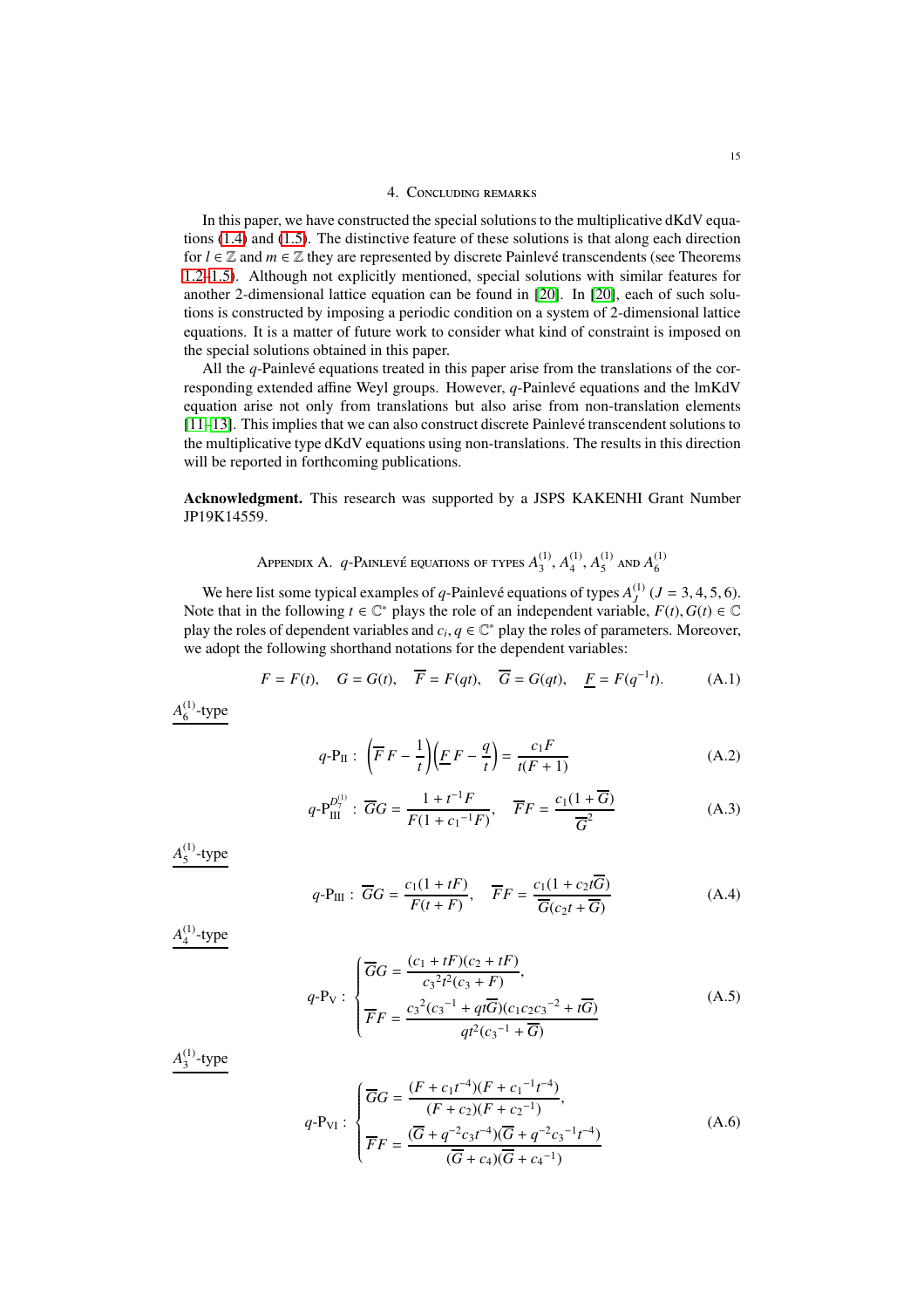Remark A.1. *Equations* [\(A.2\)](#page-14-6)–[\(A.6\)](#page-14-4) are known as a q-discrete analogue of the Painlevé  $I$ I equation [\[24\]](#page-16-27), that of the Painlevé III equation of type  $D_7^{(1)}$  [\[25\]](#page-16-28), that of the Painlevé III *equation* [\[3\]](#page-16-4), that of the Painlevé V equation [\[26\]](#page-16-20) and that of the Painlevé VI equation [\[9\]](#page-16-29), *respectively.*

The following is a list of correspondences between the *q*-Painlevé equations  $(A.3)$ – $(A.6)$ and those in Theorems [1.2–](#page-2-0)[1.5.](#page-3-0)

Equations  $(A.3)$  and  $(1.11)$ :

$$
F = h_{l,m}, \quad G = g_{l-1,m}, \quad \overline{F} = h_{l+1,m}, \quad \overline{G} = g_{l,m},
$$
  
\n
$$
t = \alpha_{l+2}, \quad q = \epsilon, \quad c_1 = \beta_{m+2}.
$$
\n(A.7)

Equations  $(A.3)$  and  $(1.12)$ :

$$
F = h_{l,m}, \quad G = f_{l,m}, \quad \overline{F} = h_{l,m+1}, \quad \overline{G} = f_{l,m+1},
$$
  
\n
$$
t = \beta_{m+2}, \quad q = \epsilon, \quad c_1 = \alpha_{l+2}.
$$
\n(A.8)

Equations  $(A.4)$  and  $(1.15)$ :

$$
F = f_{l,m}, \quad G = g_{l,m}, \quad \overline{F} = f_{l+1,m}, \quad \overline{G} = g_{l+1,m},
$$
  
\n
$$
t = \alpha_l^{-1/2}, \quad q = \epsilon^{-1/2}, \quad c_1 = d^2, \quad c_2 = \beta_{m-1}^{-1/2}.
$$
 (A.9)

Equations  $(A.4)$  and  $(1.17)$ :

$$
F = g_{l,m}, \quad G = h_{l,m}, \quad \overline{F} = g_{l,m+1}, \quad \overline{G} = h_{l,m+1},
$$
  

$$
t = \alpha_l^{1/2} \beta_m^{-1/2}, \quad q = \epsilon^{-1/2}, \quad c_1 = d^2, \quad c_2 = \alpha_l^{-1/2}.
$$
 (A.10)

Equations  $(A.5)$  and  $(1.19)$ :

$$
F = \frac{f_{l,m}}{d_2^2}, \quad G = \frac{d_2^2 g_{l,m}}{d_1^2}, \quad \overline{F} = \frac{f_{l+1,m}}{d_2^2}, \quad \overline{G} = \frac{d_2^2 g_{l+1,m}}{d_1^2},
$$
  
\n
$$
t = \frac{\alpha_l}{\beta_m}, \quad q = \epsilon, \quad c_1 = \frac{d_1^2}{\epsilon}, \quad c_2 = \frac{1}{d_2^2}, \quad c_3 = \frac{d_1^2 \beta_m}{d_2^2}.
$$
\n(A.11)

Equations  $(A.5)$  and  $(1.21)$ :

$$
F = \frac{d_2^2 g_{l,m}}{d_1^2}, \quad G = \frac{h_{l,m}}{d_2^2}, \quad \overline{F} = \frac{d_2^2 g_{l,m+1}}{d_1^2}, \quad \overline{G} = \frac{h_{l,m+1}}{d_2^2},
$$
  

$$
t = d_1^2 \beta_{m-1}, \quad q = \epsilon, \quad c_1 = \frac{d_2^2}{\epsilon}, \quad c_2 = \frac{d_2^2}{\alpha_{l+1}}, \quad c_3 = \frac{d_2^2}{d_1^2 \alpha_l}.
$$
 (A.12)

Equations  $(A.6)$  and  $(1.23)$ :

$$
F = f_{l,m}, \quad G = g_{l,m}, \quad \overline{F} = f_{l+1,m}, \quad \overline{G} = g_{l+1,m}, \quad t = \frac{\alpha_l^{1/4}}{\gamma^{1/8}}, \quad q = \epsilon^{1/4},
$$
  

$$
c_1 = \frac{d_2^{1/2} \gamma^{1/2}}{d_1}, \quad c_2 = \frac{d_2^{1/2}}{d_1}, \quad c_3 = \frac{\beta_m^{1/2}}{d_2^{1/2}}, \quad c_4 = \frac{\epsilon^{1/2}}{d_2^{1/2} \beta_m^{1/2} \gamma^{1/2}}.
$$
(A.13)

Equations  $(A.6)$  and  $(1.25)$ :

$$
F = x_{l,m} \quad G = y_{l,m}, \quad \overline{F} = x_{l,m+1}, \quad \overline{G} = y_{l,m+1}, \quad t = \frac{\beta_m^{1/4} \gamma^{1/8}}{\epsilon^{1/8}}, \quad q = \epsilon^{1/4},
$$
  
\n
$$
c_1 = \frac{\epsilon^{1/2} d_1}{d_2 \gamma^{1/2}}, \quad c_2 = d_1, \quad c_3 = \frac{\gamma^{1/2}}{\alpha_l^{1/2}}, \quad c_4 = \alpha_l^{1/2}.
$$
\n(A.14)